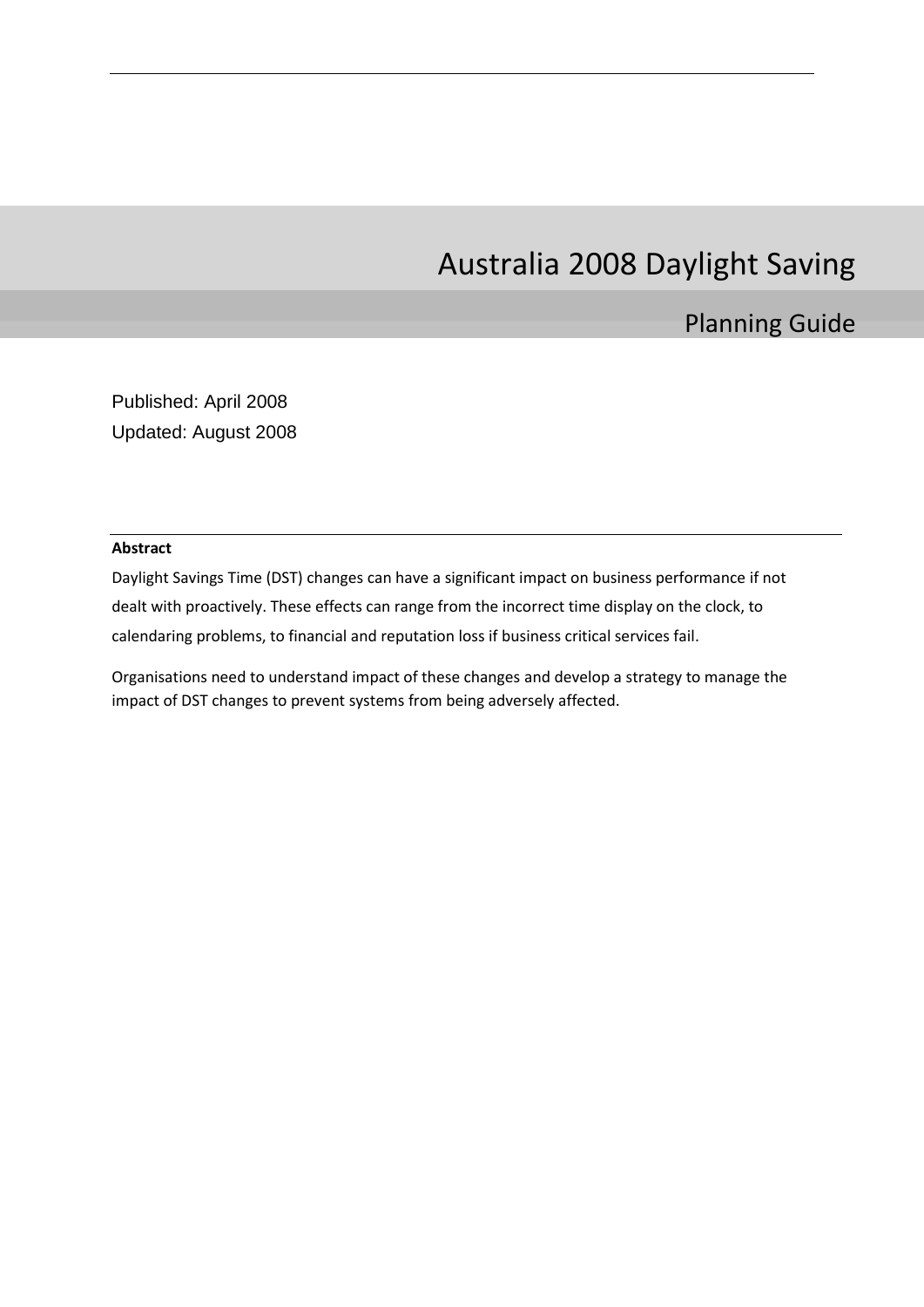## **Table of Contents**

| 1              |       |  |
|----------------|-------|--|
| 1.1            |       |  |
| 1.2            |       |  |
| $\overline{2}$ |       |  |
| 3              |       |  |
| 3.1            |       |  |
| 3.2            |       |  |
| 3.3            |       |  |
| 3.4            |       |  |
|                | 3.4.1 |  |
|                | 3.4.2 |  |
|                |       |  |
|                |       |  |
|                |       |  |
|                |       |  |
|                |       |  |
|                |       |  |
|                |       |  |
|                |       |  |
|                |       |  |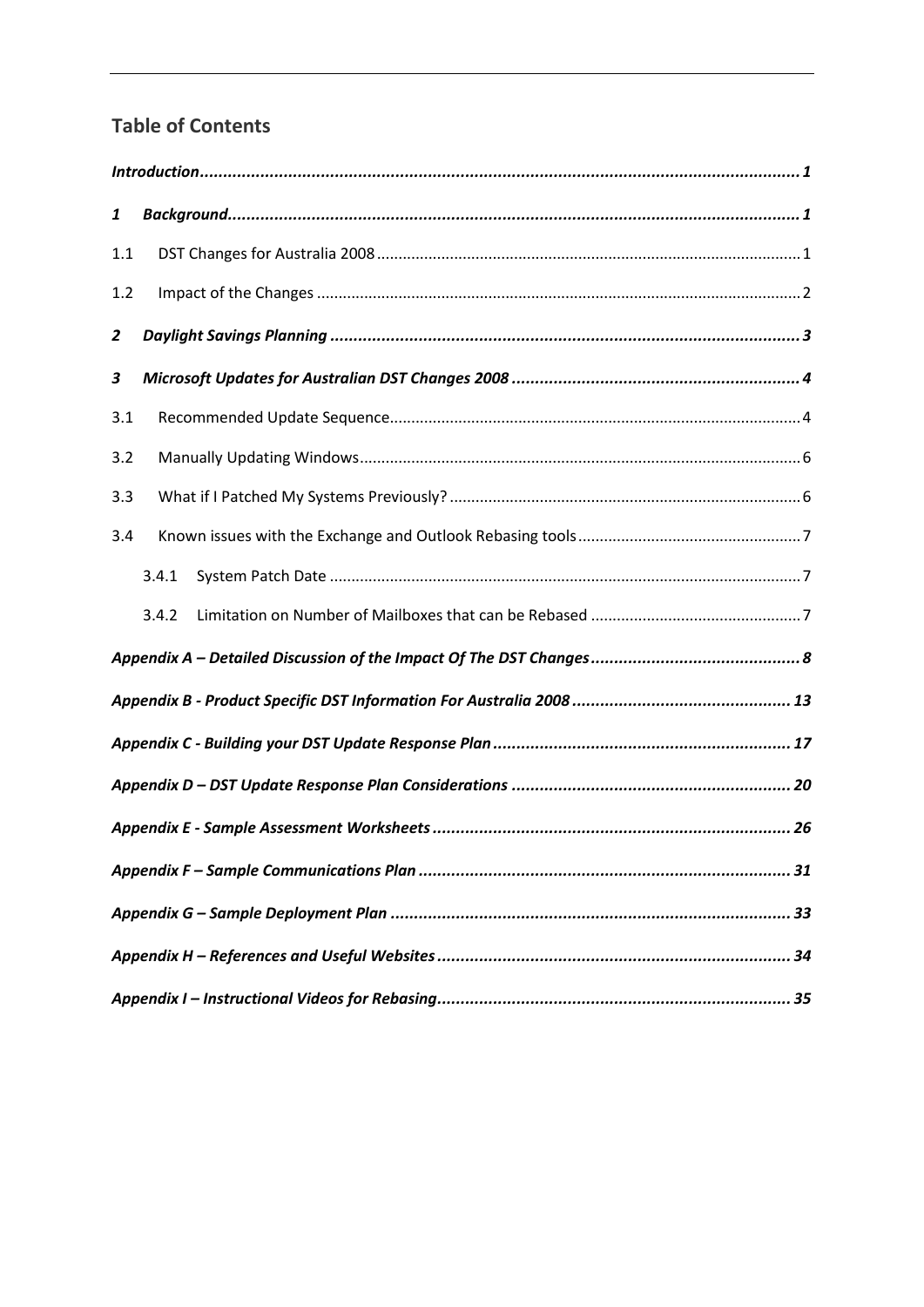# INTRODUCTION

<span id="page-2-0"></span>Daylight Savings Time (DST) changes can have a significant impact on business performance if not dealt with proactively. These effects can range from the incorrect time display on the clock, to calendaring problems, to financial and reputation loss if business critical services fail. Daylight saving now commences on the first Sunday in October and ends on the first Sunday in April in Australia Eastern (New South Wales, Victoria, Australian Capital Territory and Tasmania) and Central (South Australia).

This document is intended to provide guidance on understanding the impact of these changes and assist in developing a plan for mitigating the impact of the DST changes.

This document has been revised to provide relevant information for the DST transition in October 2008.

# <span id="page-2-1"></span>1 BACKGROUND

## <span id="page-2-2"></span>**1.1 DST Changes for Australia 2008**

In October 2007 the Australian states of New South Wales, Victoria, Australia Capital Territory, Tasmania and South Australia agreed to harmonise their DST start and end dates and to extend these daylight saving dates. From April 2008, daylight saving will end on the first Sunday in April and recommence on the first Sunday in October in these states, summarised in the following table.

| Australian DST 2008 (Changes from 2007 in BOLD) |                                                            |                                                                          |                   |                                                 |            |
|-------------------------------------------------|------------------------------------------------------------|--------------------------------------------------------------------------|-------------------|-------------------------------------------------|------------|
| <b>Windows Time</b><br>Zone                     | Location(s)                                                | End<br>3 am daylight time                                                |                   | <b>Start</b><br>2 am standard time              |            |
|                                                 |                                                            | Previous                                                                 | <b>New</b>        | Previous                                        | <b>New</b> |
| (GMT+09:30)<br>Adelaide                         | South Australia                                            |                                                                          |                   | Last                                            |            |
| (GMT+10:00)<br>Canberra,<br>Melbourne, Sydney   | New South Wales; Australian<br>Capital Territory; Victoria | <b>First</b><br>Last<br><b>Sunday</b><br>Sunday<br><b>April</b><br>March | Sunday<br>October | <b>First</b><br><b>Sunday</b><br><b>October</b> |            |
| (GMT+10:00)<br>Hobart                           | Tasmania                                                   |                                                                          |                   | First<br>Sunday<br>October                      |            |
| (GMT+08:00) Perth   Western Australia           |                                                            | Last<br>Sunday<br>March                                                  | No.<br>Change     | Last<br>Sunday<br>October                       | No Change  |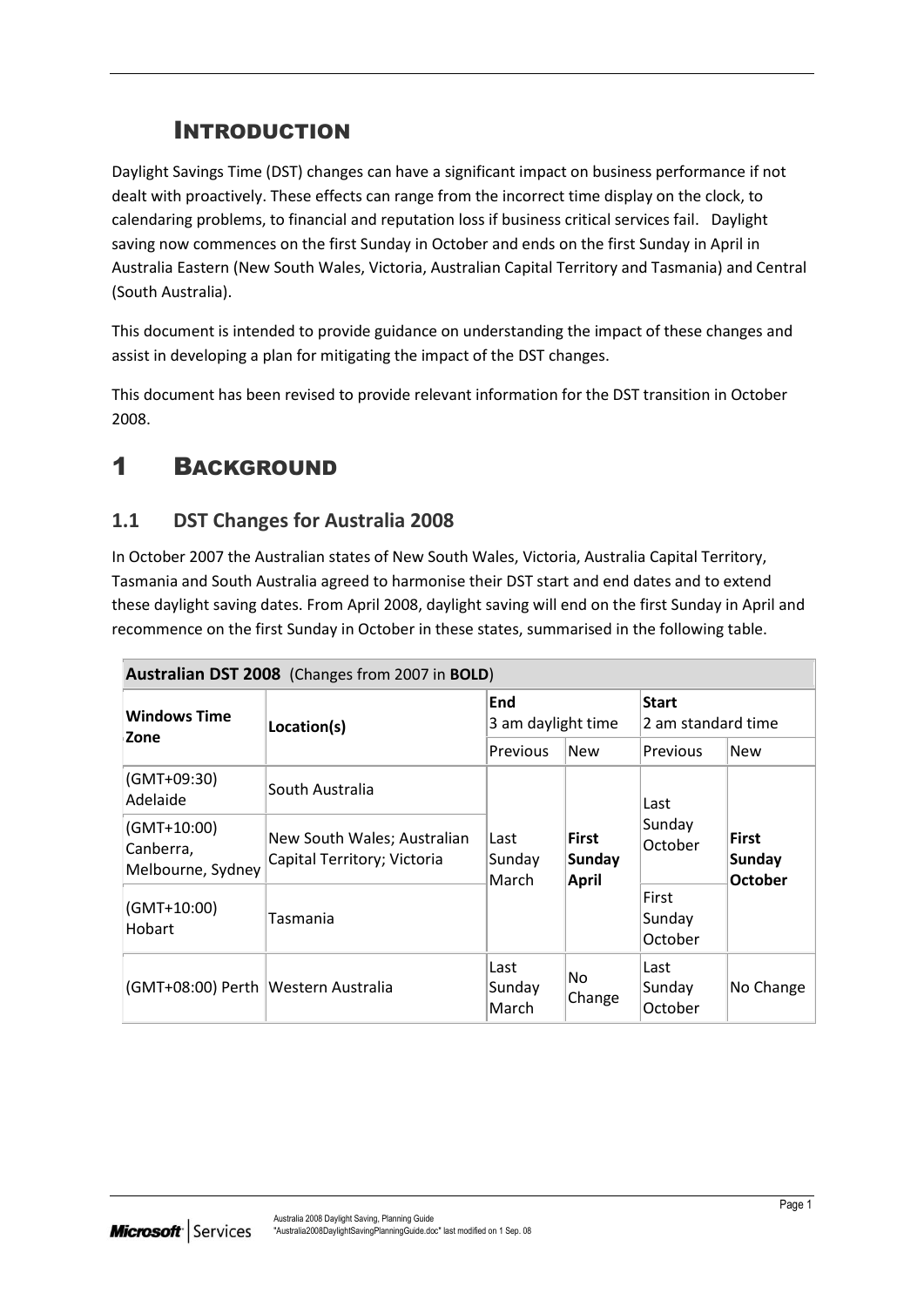## <span id="page-3-0"></span>**1.2 Impact of the Changes**

DST changes can have a significant impact on business performance if not dealt with proactively.

The crucial times that organisations need to be concerned about are those "extended DST" or "delta" periods where the new DST rules differ from the previous DST rules. During the initial extension of daylight savings in April there was 7 day period whilst during the October period there will be a 3 week period considerable increasing the impact of systems not updated to reflect these changes.



Most IT systems are affected – including Microsoft Windows operating systems, Microsoft Office Outlook, other Microsoft products, as well as third party and custom applications. These effects can be loosely categorised into three main categories:

| Category             | <b>Example</b>                                                                                               | <b>Possible Impacts</b>                                                                          |
|----------------------|--------------------------------------------------------------------------------------------------------------|--------------------------------------------------------------------------------------------------|
| Operating<br>Systems | Local System time, System logs<br>and file system time stamps.                                               | Applications relying on local time from<br>the Operating system will have the<br>incorrect time. |
|                      |                                                                                                              | Incorrect audit information.                                                                     |
|                      |                                                                                                              | Document versioning using time<br>stamps incorrect.                                              |
| Scheduling<br>and    | Applications used to schedule<br>resource, meetings or activities.                                           | Internal and external resource bookings<br>errors.                                               |
| Calendaring          | Includes Outlook and exchange.                                                                               | Mismatched meeting scheduling.                                                                   |
| Time<br>Dependent    | Any application reliant on time<br>information for correct function<br>Applications such as billing systems. | Dependant on the specific application.                                                           |

For a detailed discussion on these impacts refer to Appendix A – [Detailed Discussion of the Impact Of](#page-9-0)  [The DST Changes.](#page-9-0)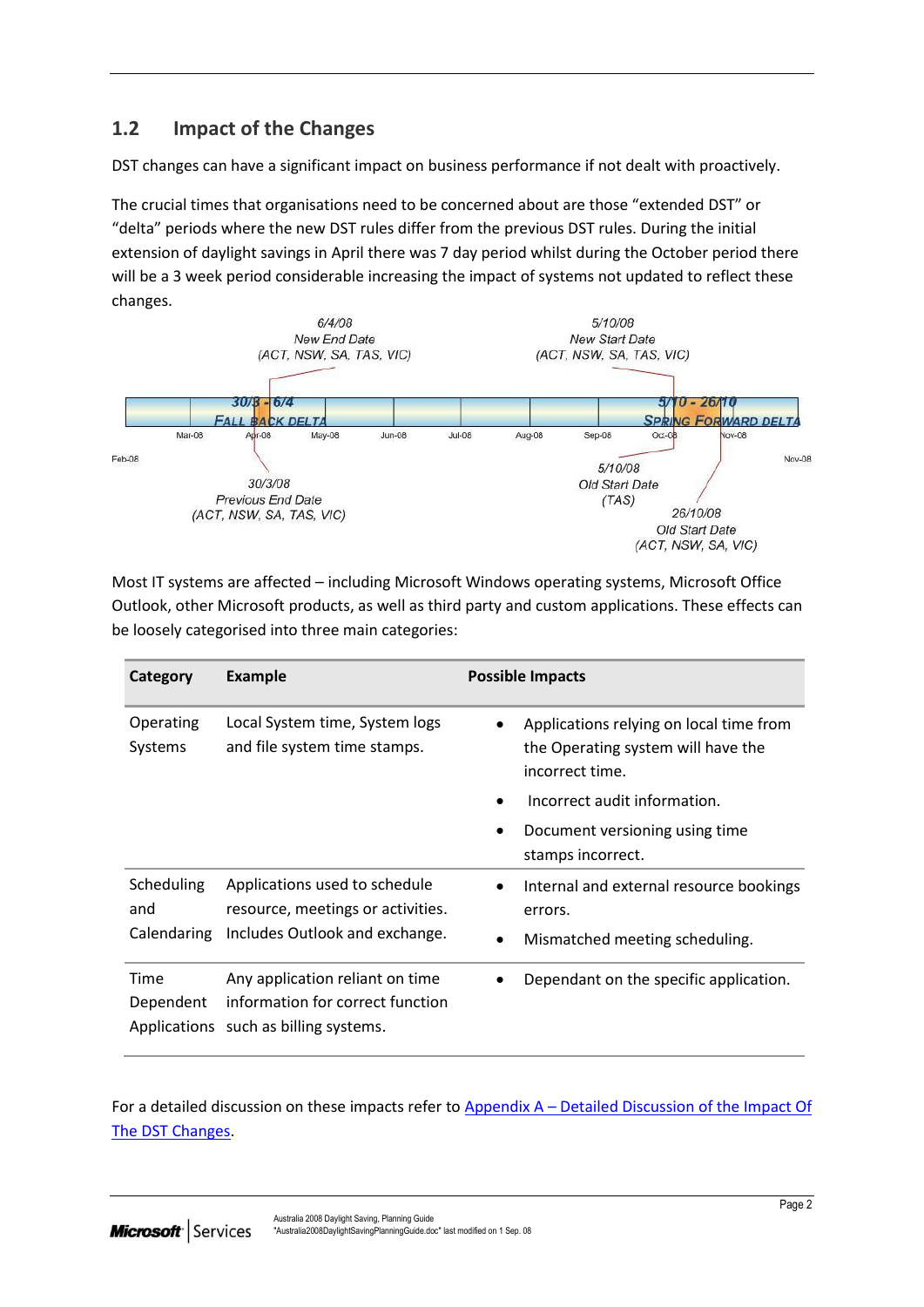# <span id="page-4-0"></span>2 DAYLIGHT SAVINGS PLANNING

Daylight saving changes have created a number of complex issues. Depending on each organisation's specific infrastructure, applications and desktop environment, they each will be in a slightly different situation.

The development of an organisation specific DST Update Response plan is a significant task that needs to be undertaken well in advance of the new daylight savings dates. The importance in careful planning prior to the daylight savings "delta" periods cannot be over emphasised if the organisation is to prevent daylight savings related issues.

Beyond the initial planning, the ongoing consideration of daylight savings changes needs to be incorporated into standard operating practices. If organisations wish to avoid further complicating an already complex situation they must avoid disparate patch levels on workstations by only deploying fully updated systems.

To assist organisations develop their DST Response plan the following have been included as appendices to this document:

- Appendix C [Building your DST Update Response Plan](#page-18-0)
- Appendix D [Sample Assessment Worksheets](#page-18-0)
- Appendix E [Sample Communications Plan](#page-32-0)
- Appendix F [Sample Deployment Plan](#page-34-0)
- Appendix G [References and Useful Websites](#page-35-0)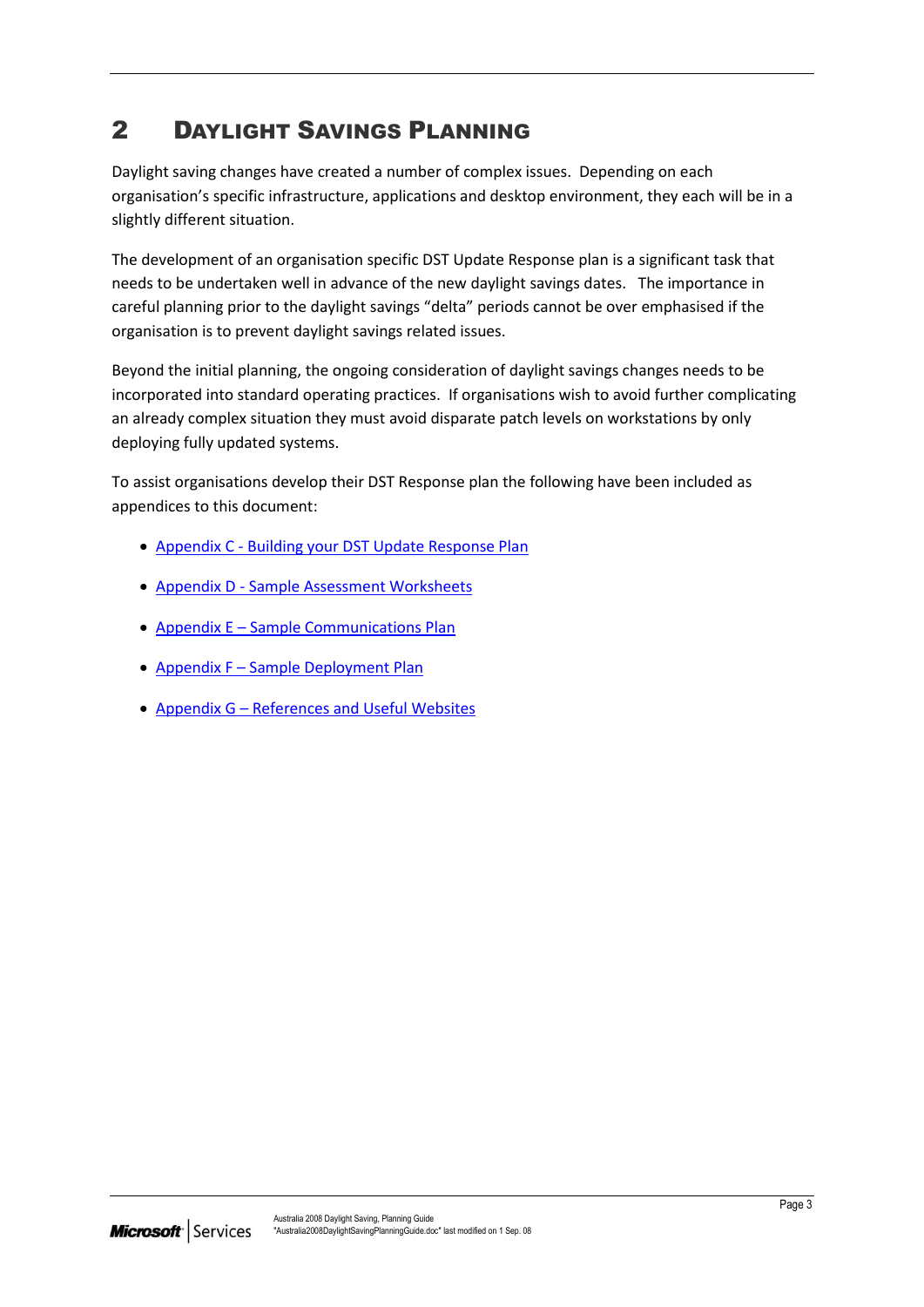# <span id="page-5-0"></span>3 MICROSOFT UPDATES FOR AUSTRALIAN DST CHANGES 2008

Microsoft has provided a number of updates for products in response to the daylight savings changes, and will continue to release updates regularly.

## <span id="page-5-1"></span>**3.1 Recommended Update Sequence**

Implementing the correct updates in the correct sequence is required to successfully mitigate the impact of daylight savings changes. The following table lists the recommended steps to applying the DST updates.

| <b>Step</b>                      | <b>Notes</b>                                                                                |
|----------------------------------|---------------------------------------------------------------------------------------------|
| Install DST Patch to all Windows | Only servers in affected time zones or servers that host applications which                 |
| <b>Server Operating Systems</b>  | support the affected time zones need to be updated - this includes servers that             |
|                                  | work with the affected time zones. If you are based in Australia and you have               |
| (KB951072)                       | servers in the US for example, these will also need to be updated.                          |
|                                  | Microsoft RECOMMENDS applying time zone updates to all Windows systems                      |
|                                  | as good practice and to prevent issues if time zone-dependent applications are              |
|                                  | installed now or in the future.                                                             |
|                                  | Only Domain Controllers (DCs) in affected time zones HAVE to be updated, but                |
|                                  | best practice recommends that any change which has been tested and                          |
|                                  | approved for a DC in an organisation should be applied to ALL DCs.                          |
|                                  | The installation order between DC's, File and Print, Terminal Servers,                      |
|                                  | Application, Exchange and Database servers does not matter, although it is a                |
|                                  | recommended practice to install the DST updates on DC's first.                              |
|                                  | Windows SharePoint Services (WSS) has its own time zone tables so in theory                 |
|                                  | its host server does not need to be updated, but Microsoft RECOMMENDS that                  |
|                                  | all servers are consistently updated.                                                       |
| Install DST Patch to all Windows | Client systems which use Outlook via Terminal Services should be updated as                 |
| workstations                     | soon as possible after the Terminal Servers are updated to avoid discrepancies              |
|                                  | between DST rules.                                                                          |
| (KB951072)                       |                                                                                             |
|                                  | It is a recommended practice to update the client operating systems within a                |
|                                  | short as possible time frame, again to avoid conflicts with DST changes between<br>clients. |
|                                  |                                                                                             |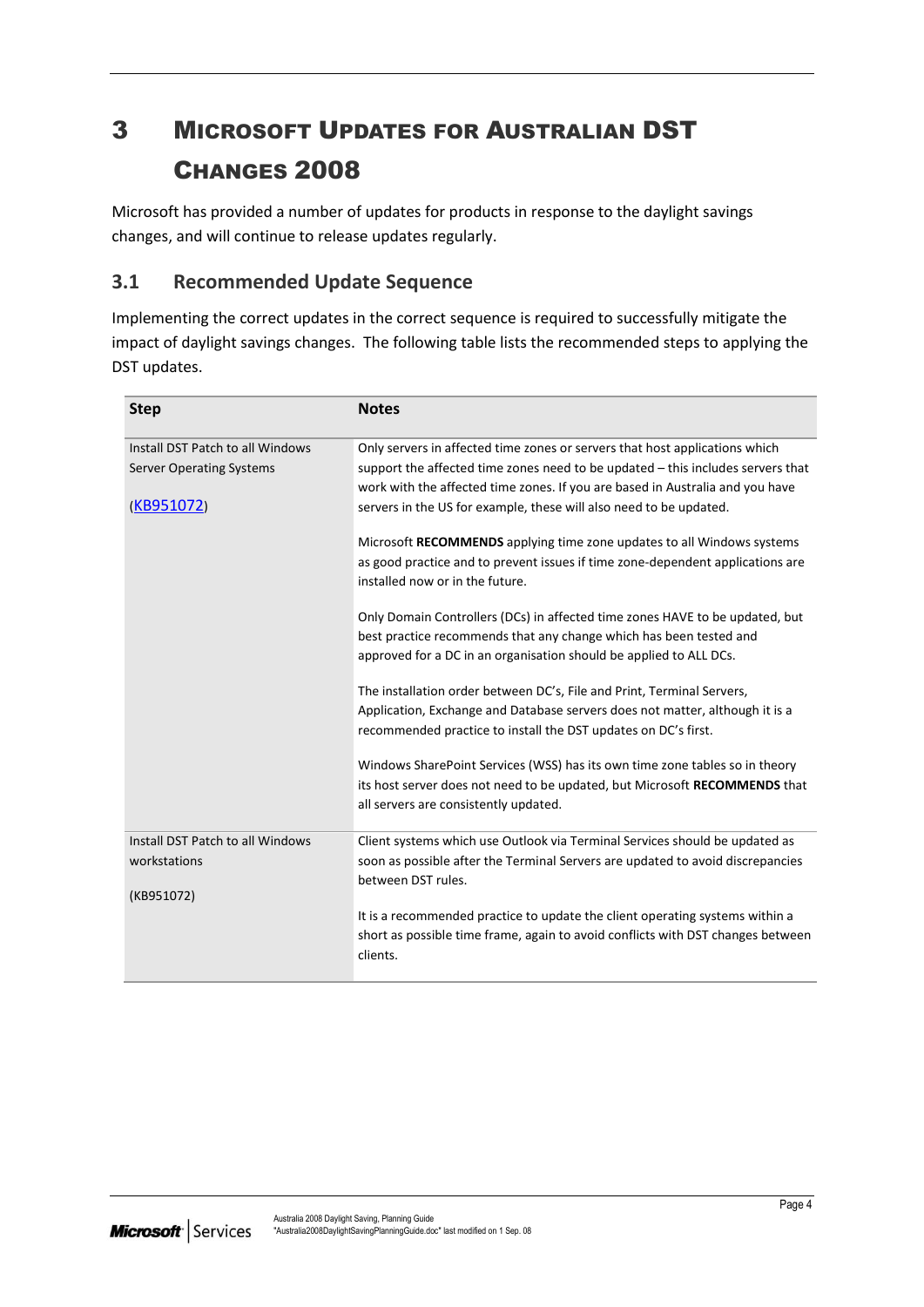| <b>Step</b>                                                                 | <b>Notes</b>                                                                                                                                                                                                                                                                                                                                                                                                             |
|-----------------------------------------------------------------------------|--------------------------------------------------------------------------------------------------------------------------------------------------------------------------------------------------------------------------------------------------------------------------------------------------------------------------------------------------------------------------------------------------------------------------|
| Rebase Exchange/Outlook Calendars<br>(KB931667)                             | Run the rebasing step as close to the time of applying the client DST updates as<br>possible to reduce the chance of problems with appointments that are created<br>in between these two steps.                                                                                                                                                                                                                          |
| (KB941018)                                                                  | There are two tools to consider here - they can be run separately or together<br>to accommodate certain scenarios:                                                                                                                                                                                                                                                                                                       |
|                                                                             | Administrators can run the Exchange Update Tool against user mailboxes to do<br>a bulk correction of calendars                                                                                                                                                                                                                                                                                                           |
|                                                                             | Users can run the Outlook Update Tool to correct appointments for which they<br>are the organizers.                                                                                                                                                                                                                                                                                                                      |
|                                                                             | See http://support.microsoft.com/gp/dst_hottopics and the Microsoft IT guides<br>at http://support.microsoft.com/gp/dst_topissues/#a3 for more information on<br>these two tools to help you decide on the most appropriate strategy for your<br>organisation.                                                                                                                                                           |
|                                                                             | Rebasing of automated systems like Auto Accept Agent and Direct Booking may<br>be problematic since the timing of the rebasing must be deterministic -<br><b>KB931667</b> refers.                                                                                                                                                                                                                                        |
|                                                                             | Note: As per KB931667, if you are in a time zone which is not affected by<br>changes in time zone rules, you do not have to update your calendar.                                                                                                                                                                                                                                                                        |
| Install Exchange Update<br>(Refer to Product table)                         | Update your Exchange Server with the latest Update Rollup. At the time of the<br>most recent revision to this document, these were <b>KB953469</b> Rollup 7 for<br>Exchange 2007 (RTM) and <b>KB949870</b> Rollup 3 for Exchange 2007 SP1                                                                                                                                                                                |
|                                                                             | The Lotus Notes connector should be updated at the same time as the<br>Exchange CDO update is applied (after rebasing the users' calendars) to<br>minimise any impact to users. Please refer to <b>KB945836</b> for more information<br>on the update for the Lotus Notes Connector                                                                                                                                      |
| Install Exchange server CDO Update<br>(KB945835)                            | Update to the latest CDO Update Rollup if you have custom or 3rd party<br>applications which use CDO to access calendar items. This includes Blackberry<br>Enterprise Server (BES) from Research In Motion (RIM).                                                                                                                                                                                                        |
|                                                                             | Note: For Exchange 2003, this CDO update is included in the Update Rollup<br>mentioned in the previous step. For Exchange 2007, or where the application is<br>on different server, you will need this CDO Update.                                                                                                                                                                                                       |
| Patch any 3rd party applications if the<br>vendor has a patch               | If applicable and not covered by the Exchange CDO MAPI updates mentioned<br>above.                                                                                                                                                                                                                                                                                                                                       |
| Install the Outlook CDO Update if<br>applicable<br>(Refer to Product table) | Note: Outlook itself uses time zone information directly from the Windows<br>registry and does not require the CDO component to be updated in order to<br>function correctly. The Outlook CDO update may be required by applications<br>which use CDO to interact with Outlook to create or maintain appointments, for<br>example Microsoft and 3 <sup>rd</sup> party Customer Relationship Management (CRM)<br>systems. |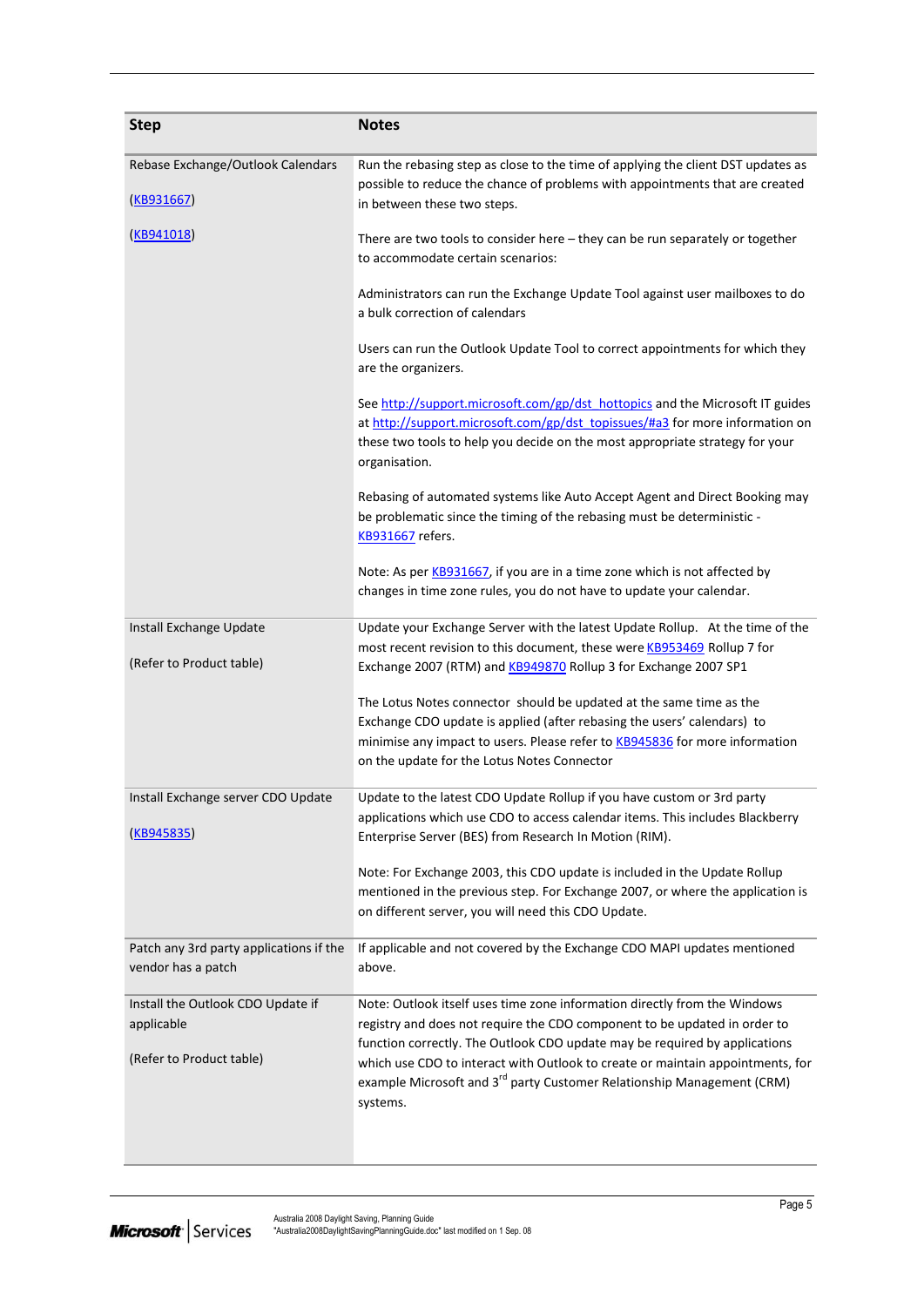| <b>Step</b>                             | <b>Notes</b>                                                                 |
|-----------------------------------------|------------------------------------------------------------------------------|
| Install additional application specific | Update Microsoft applications with the required patched outlined in Appendix |
| patches                                 | B - Product Specific DST Information For Australia 2008                      |
| Update all mobile devices               | A March 2008 cumulative DST update is available for Windows Mobile-based     |
| (KB950885)                              | devices. Please refer to KB950885                                            |

NOTE: Microsoft recommended best practice is to maintain a consistent level of patches across all systems in the enterprise. For multinational organisations or organisations that span multiple time zones it is recommended to continue to apply DST updates to all systems as they are released.

Recurring appointments which fall within the DST delta will need to be rebased for all meeting attendees if they are in, or interact with attendees in, the changed time zone. For many organisations this may affect senior staff and you should pay particular attention to this scenario to avoid potential business impact.

## <span id="page-7-0"></span>**3.2 Manually Updating Windows**

 $\mathbb{M}_\mathbb{Z}$ 

If you are unable to obtain an update for your version of Microsoft Windows, you can manually update the Windows registry to reflect the new daylight saving times. More information can be found a[t http://support.microsoft.com/kb/914387.](http://support.microsoft.com/kb/914387)

## <span id="page-7-1"></span>**3.3 What if the Systems Have Been Previously Patched?**

Systems successfully prepared for the April date changes will have the updates required for the October daylight savings changes. Whilst a number of updates have been superseded with a later version, the earlier versions of daylight savings patches included the settings required for October date changes. Microsoft recommends updating to the latest version of the daylight savings patches outlined in this revised document in line with Microsoft best practices.

Where servers, workstations and mobile devices have been added to the infrastructure, organisations will need to audit their environment to ensure all systems are patched according to the organisation's Daylight Savings Plan.

Where the environment does not have a consistent DST patch level, appointments will have been created with a mix of correct and incorrect DST transition dates. Appointments made on patched workstations will be correct, and appointments made on un-patched workstations incorrect. In this situation it is recommended to run the [Outlook Update client tool](http://sharepointasia/sites/anzdst/Shared%20Documents/Draft_of_Revised_Australia2008DaylightSavingPlanningGuide1%203a.docx#Outlook_adjust) in an interactive mode, as the tool will be unable to differentiate between correct and incorrect appointments making automated rebasing as outlined earlier in this document difficult.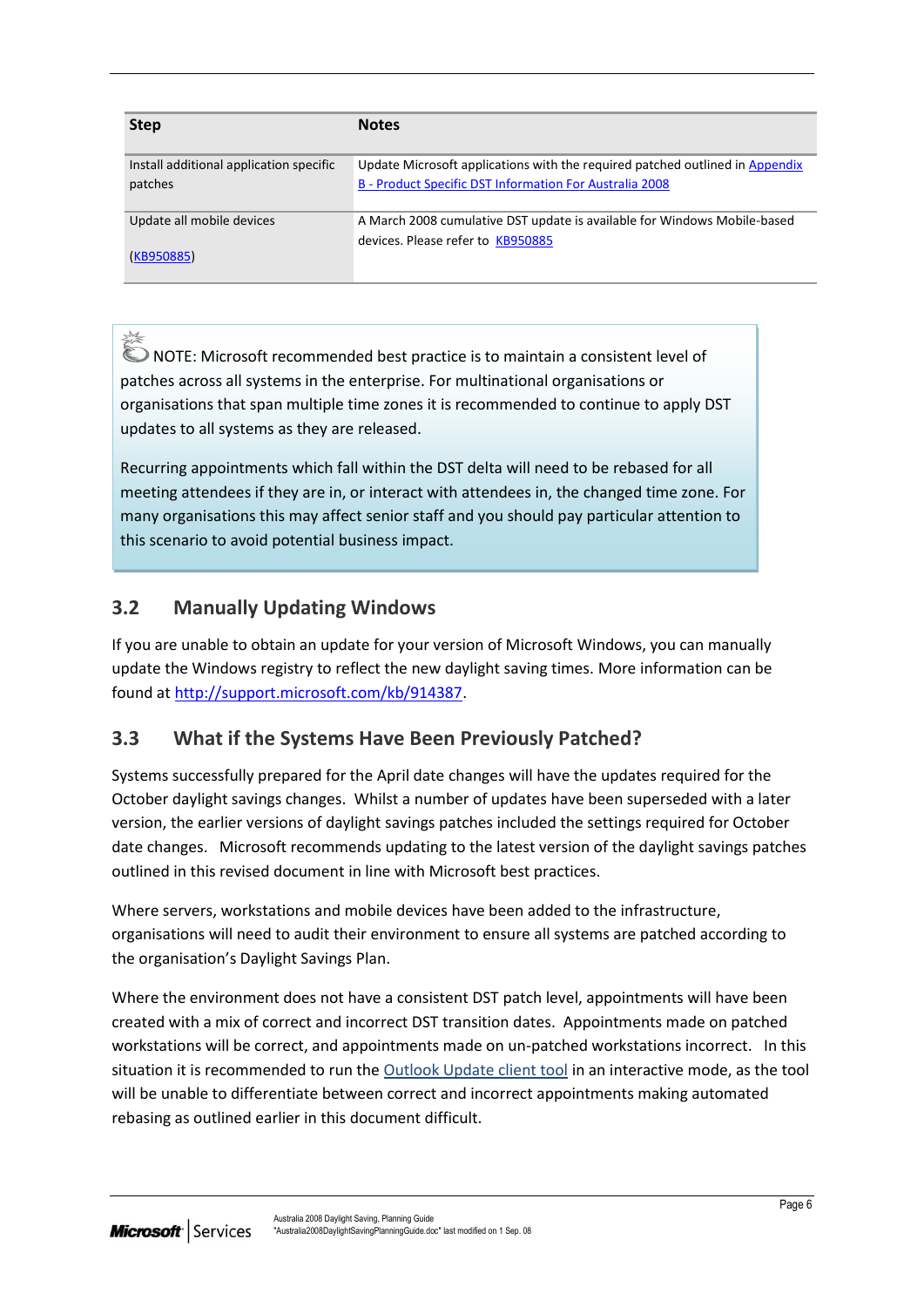Where Windows mobile devices are deployed, it is recommended to audit them to ensure they continue to have the most recent DST update applied. This is important because when these devices are hard reset the OEM image is reinstalled. Any updates manually installed will not be reinstalled. Where this has occurred devices need to have the update reapplied.

## <span id="page-8-0"></span>**3.4 Known issues with the Exchange and Outlook Rebasing tools**

There are two known issues with the Microsoft Exchange and Outlook rebasing tools for daylight savings.

## <span id="page-8-1"></span>**3.4.1 System Patch Date**

The server re-basing tool provides for an option "**Operating System Patch".** The tool changes the format of dates supplied in the MM/DD/YYYY format to the M/DD/YYYY format. This causes an incorrect option setting in the Mailboxes.server.ini file.

This generates an error message that resembles the following in the error log:

[28/02/2008 7:10:21 AM][776]:wmain:Failed to read configuration - error 0x80070057.

Our suggested workarounds around for this issue are:

Use Client Version of the tool when rebasing after a specific date is required.

Or

 Do not use the Operating System Patch Date option when using the server version of the tool.

### <span id="page-8-2"></span>**3.4.2 Limitation on Number of Mailboxes that can be Rebased**

During the rebasing process, some customers have reported observing a MAPI\_E\_NETWORK\_ERROR. Our investigation has shown that this commonly occurs when running the rebasing tool from a workstation with an customised build.

Our suggested workarounds around for this issue are:

 Install a generic Microsoft operating systems image (direct from the source files) and re-run the tool.

Or

• Use the rebasing tool [virtual machine image.](http://support.microsoft.com/kb/933185/)

Or

Limit the number of mailboxes being processed in each batch by the tool to a number which does not generate the error. Depending on the custom SOE the number of mailboxes that may be processed varies and typically is in the range of 50 to 75 mailboxes.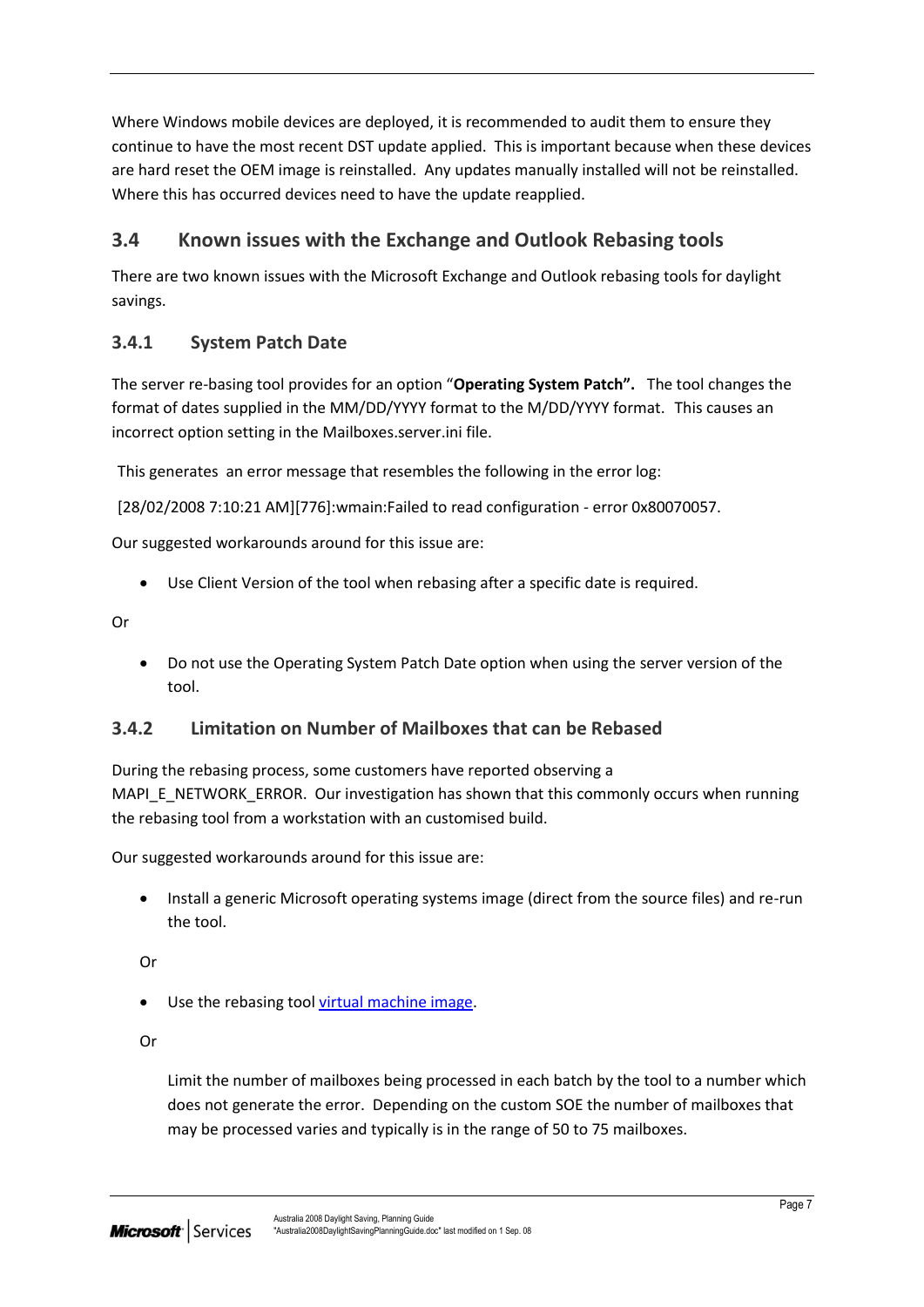# <span id="page-9-0"></span>APPENDIX A – DETAILED DISCUSSION OF THE IMPACT OF THE DST CHANGES

DST changes can have a significant impact on business performance if not dealt with proactively. These effects can range from the mildly annoying incorrect time display on the clock, to significant user impacting calendaring problems, to financial and reputation loss if business critical services fail. And of course there is the additional workload that IT organisations face with the implementation of these changes and mitigation strategies.

The crucial times that organisations need to be concerned about are those "extended DST" or "delta" periods where the new DST rules differ from the previous DST rules. Whilst not exhaustive, the rest of this section explores some of the impacts. Organisations should assess the impacts for their own environments, specifically with services that are time dependent.

Most IT systems are affected – including Microsoft Windows operating systems, Microsoft Office Outlook, other Microsoft products, as well as third party and custom applications. These effects can be loosely categorised into three main categories, namely Operating Systems, Scheduling and Calendaring and Time Dependent Applications.

#### *For Operating Systems:*

- For machines which have not been updated for the new DST rules, time stamps on files will be off during the delta period.
	- o *For example - Windows Explorer (NTFS) Date Created File Stamp will be off by one hour.*

NOTE: In addition, Windows clients in each time zone need to be updated "en masse" or as a group to ensure correct time baseline is used by shared resource applications (for example Microsoft Outlook). An inconsistent baseline would cause confusion when updating/viewing recurring meetings or appointments.

#### *For Scheduling and Calendaring:*

- The immediate and obvious impact will be on appointment times and resources meetings falling in the delta periods will be off by an hour.
- Applications reading time from the system time will be presented this incorrect time. For example:
	- o *Local computer Automated Scheduling will be off by one hour.*
	- o *Outlook created/updated calendaring items will be off by one hour.*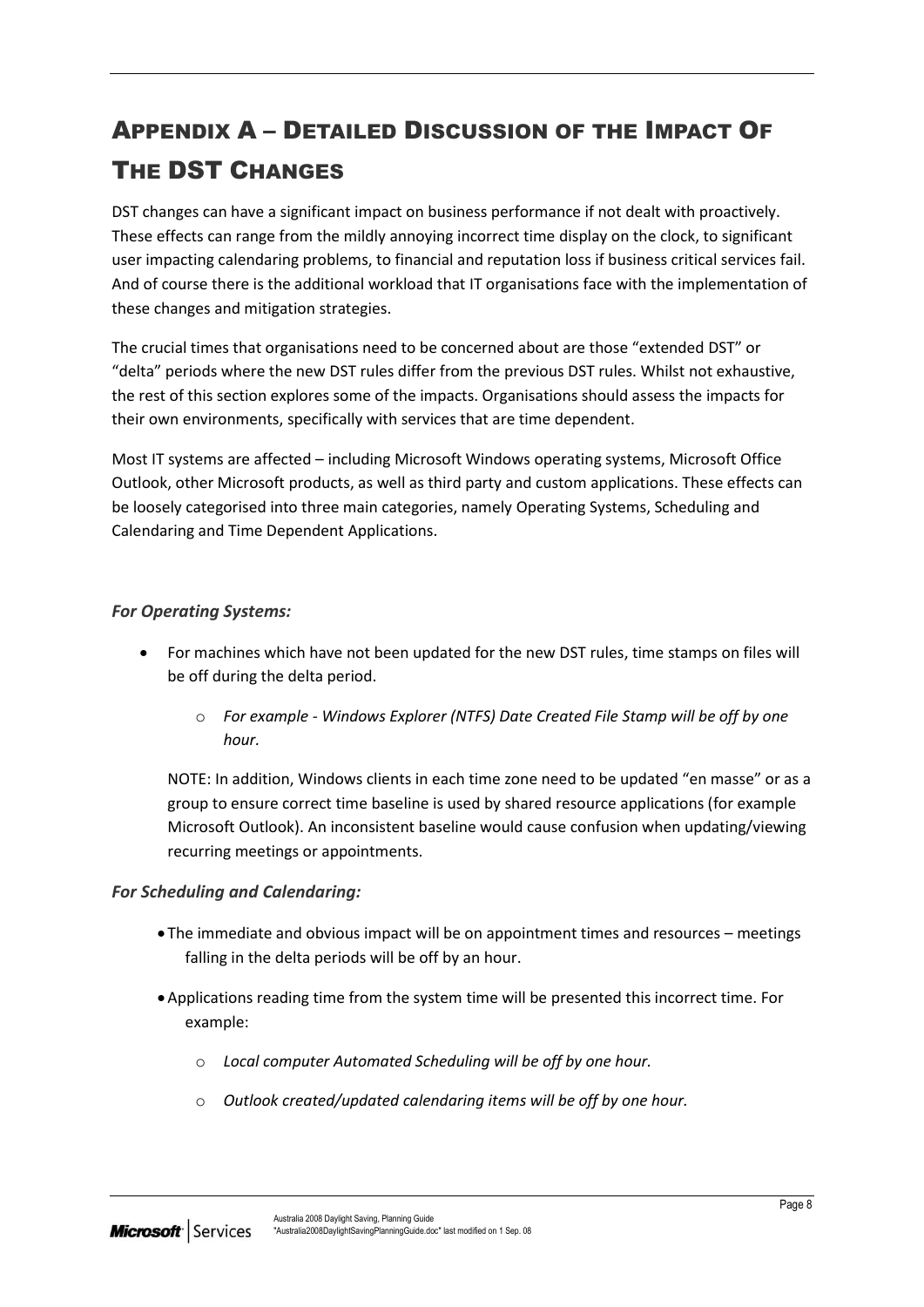- o *Exchange calendaring items updated/created using Collaboration Data Objects (CDO), which is used by Outlook Web Access (OWA) and various third party vendors such as RIM/BlackBerry will be off by one hour.*
- o *Exchange message auditing and retention rules will be off by one hour.*
- o *Conflicts can be created on shared calendars since meetings will be shifted to different times by different organizers.*
- The potential exposure can be higher if the changes can affect key systems like:
	- o *Travel Booking Systems*
	- o *Health Systems (Patient Management Systems that define dispensing of drugs)*
	- o *Scheduling Applications*
	- o *Backups (Batch jobs set to run at midnight will now execute an hour early or later)*

NOTE: There are two high-level steps to updating Outlook calendars for DST – updating the underlying operating systems and then fixing existing appointments that fall within the delta period.

#### *For Time-Dependant applications:*

- Accurate transactional time tracking e.g.: Systems that rely on transaction logging for audit purposes e.g.:
	- o *ATMs*
	- o *Time-based billing systems*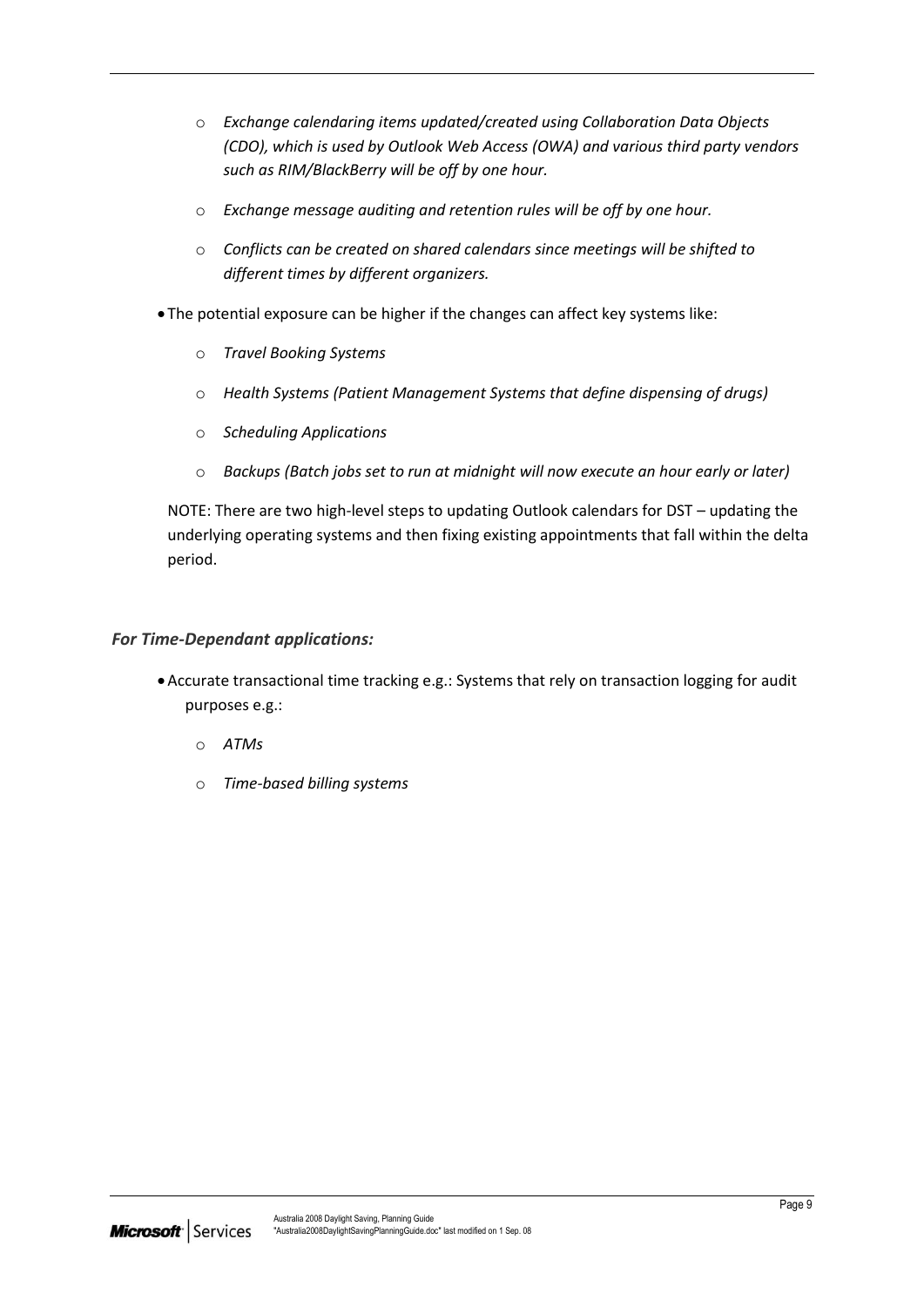淼 Coordinated Universal Time (UTC) is a high-precision atomic time standard. Time zones around the world are expressed as positive or negative offsets from UTC. Local time is UTC plus the time zone offset for that location, plus an offset (typically +1) for daylight saving time, if in effect. UTC replaced Greenwich Mean Time as the basis for the main reference time scale or civil time in various regions.

Timestamps are values that specify a date and time combination. Applications that must handle timestamps typically store those timestamps in Universal Coordinated Time (UTC). The advantage of UTC is that UTC is universal. UTC is not subject to local time zones or to DST. However, UTC is neither user-friendly nor relevant to most users. Although UTC is the obvious choice for storage, it is not a good choice for display. Therefore, most applications convert UTC time to local time before they display the timestamp to the user. For example, Windows Explorer applies the time zone and the DST setting to the UTC timestamp before it displays dates and times for files in a Windows NT File System (NTFS) directory.

Conversion from UTC time to local time can be thought of as applying two offsets. The first is the time zone offset, and the second is the DST offset. Therefore, local time is effectively UTC time plus a time zone offset, plus any applicable DST offset. The time zone offset is fairly straightforward. The computer is configured for a particular time zone, and that time zone has an offset from UTC. To determine whether a DST offset should be applied is much more complex. This activity relies on many rules that are complex and dynamic.

Calendaring applications, like Microsoft Outlook, use UTC to record the times, and apply these two offsets (time zone and DST) when displaying the appointments. Refer to [KB195900](http://support.microsoft.com/kb/195900/en-us) (http://support.microsoft.com/kb/195900/en-us) for more details.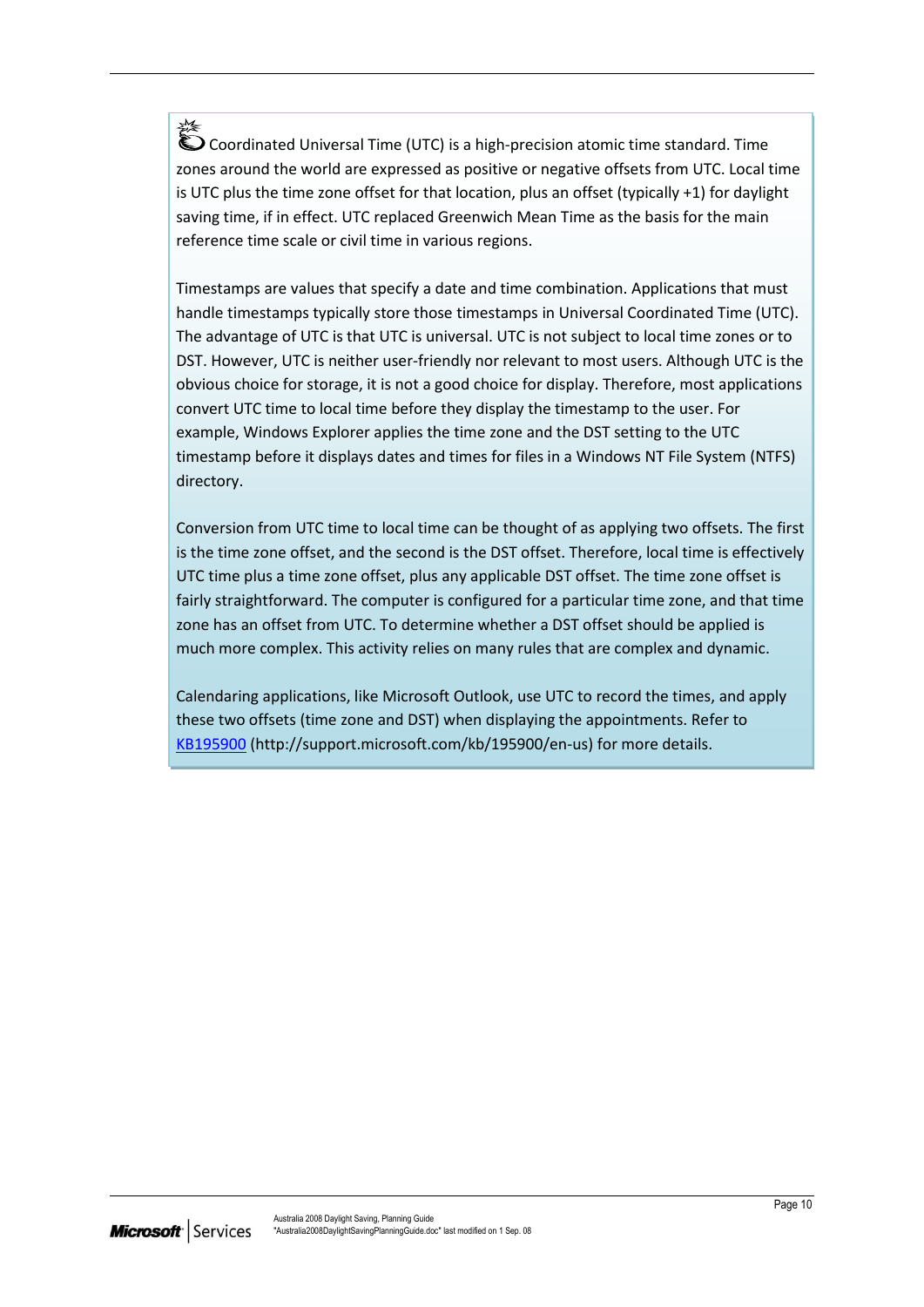#### **Examples of Outlook Calendar Behavior:**

If a client machine has not been updated for the new DST rules, appointments created in the delta period may be posted at the wrong time. This is because the time value is a result of a Windows client system time calculation. If the "displayed, adjusted, or system time" on the machine is wrong, the appointment will be stamped incorrectly.

- 1. When creating an appointment Outlook checks the system time.
- 2. Outlook then checks the registry to determine the local time zone and DST settings.
- 3. If the DST checkbox is selected and the appointment falls in the DST period, Outlook does a calculation to determine UTC time, something like this:

*Appointment time (in UTC) = {(Client time) +/- (DST adjustment) +/- (Time Zone offset)}*

4. Outlook then stamps the appointment with the UTC time and sends this UTC time to invitation recipients.

The behavior of appointments on un-patched machines is the same for both DST events – time moving forward and time moving backward. As an example, for the forward DST event, if the machine is not patched prior to the beginning of the DST delta period, the system time at the originating client will be 11:00am instead of 12:00pm. This issue exists because a patched Windows machine returns a different time for a given date than it would have prior to the Windows patch.

#### **Existing Appointments (created with older DST rules)**

If the user created an appointment using DST 2007 rules and the Windows Client Operating System was updated to use the new DST 2008 rules, the next time the user opens Outlook, the appointments during the delta periods will be off by one hour.

#### **To demonstrate this behavior:**

- 1. Create a recurring weekly appointment starting before the delta period and ending after the delta period. (At least one instance will fall within the delta period.)
- 2. Install the latest operating system DST update or update the operating system using one of the other manual methods so that the new DST changes are reflected.
- 3. To force the change to take effect immediately, adjust your machine to a different time zone and then change it back to the correct one.
- 4. Close and reopen Outlook.
- 5. Review the appointments and observe that the appointment that falls within the delta period is changed to be out by one hour.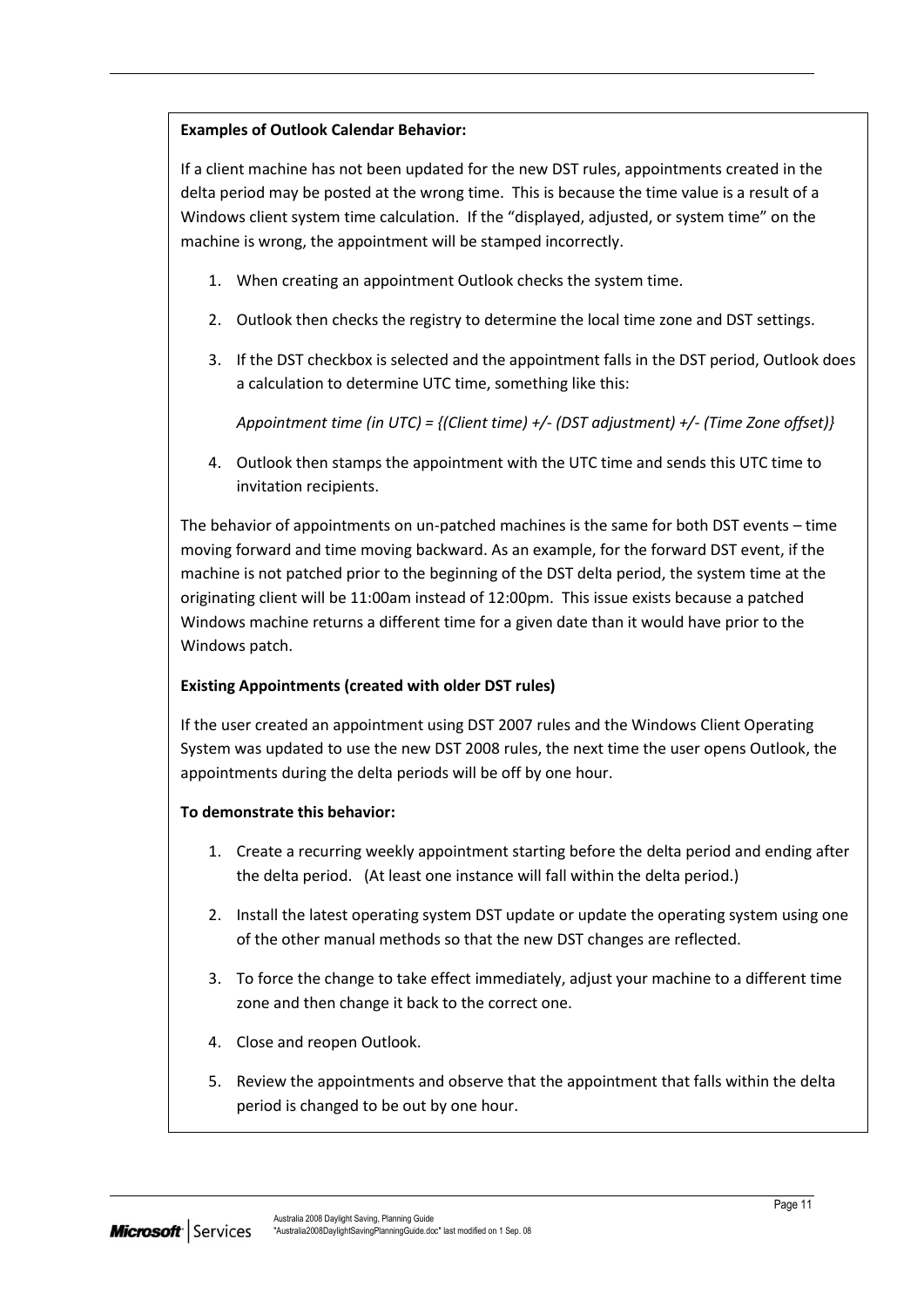#### **Meetings between Patched and Un-patched Systems**

In addition, meetings sent between patched and un-patched clients will experience the behavior illustrated in the following chart:

|                                         | <b>SENDER</b>           | TО | <b>ATTENDEE</b>         |
|-----------------------------------------|-------------------------|----|-------------------------|
|                                         |                         |    |                         |
| <b>SENDER MEETING</b><br><b>REQUEST</b> | PC / Device NOT patched |    | PC / Device PATCHED     |
| 10 AM October $7^{th}$ ,                | no change               |    | -1 HOUR                 |
| 2008                                    | 10:00 AM                |    | $9:00$ AM               |
|                                         |                         |    |                         |
| <b>SENDER MEETING</b><br><b>REQUEST</b> | PC / Device PATCHED     |    | PC / Device NOT patched |
| 10 AM October $7^{th}$ ,                | no change               |    | +1 HOUR                 |
| 2008                                    | 10:00 AM                |    | 11:00 AM                |
|                                         |                         |    |                         |
| <b>SENDER MEETING</b><br><b>REQUEST</b> | PC / Device PATCHED     |    | PC / Device PATCHED     |
| 10 AM October $7^{th}$ ,                | no change               |    | no change               |
| 2008                                    | 10:00 AM                |    | 10:00 AM                |
|                                         |                         |    |                         |
|                                         |                         |    |                         |
|                                         |                         |    |                         |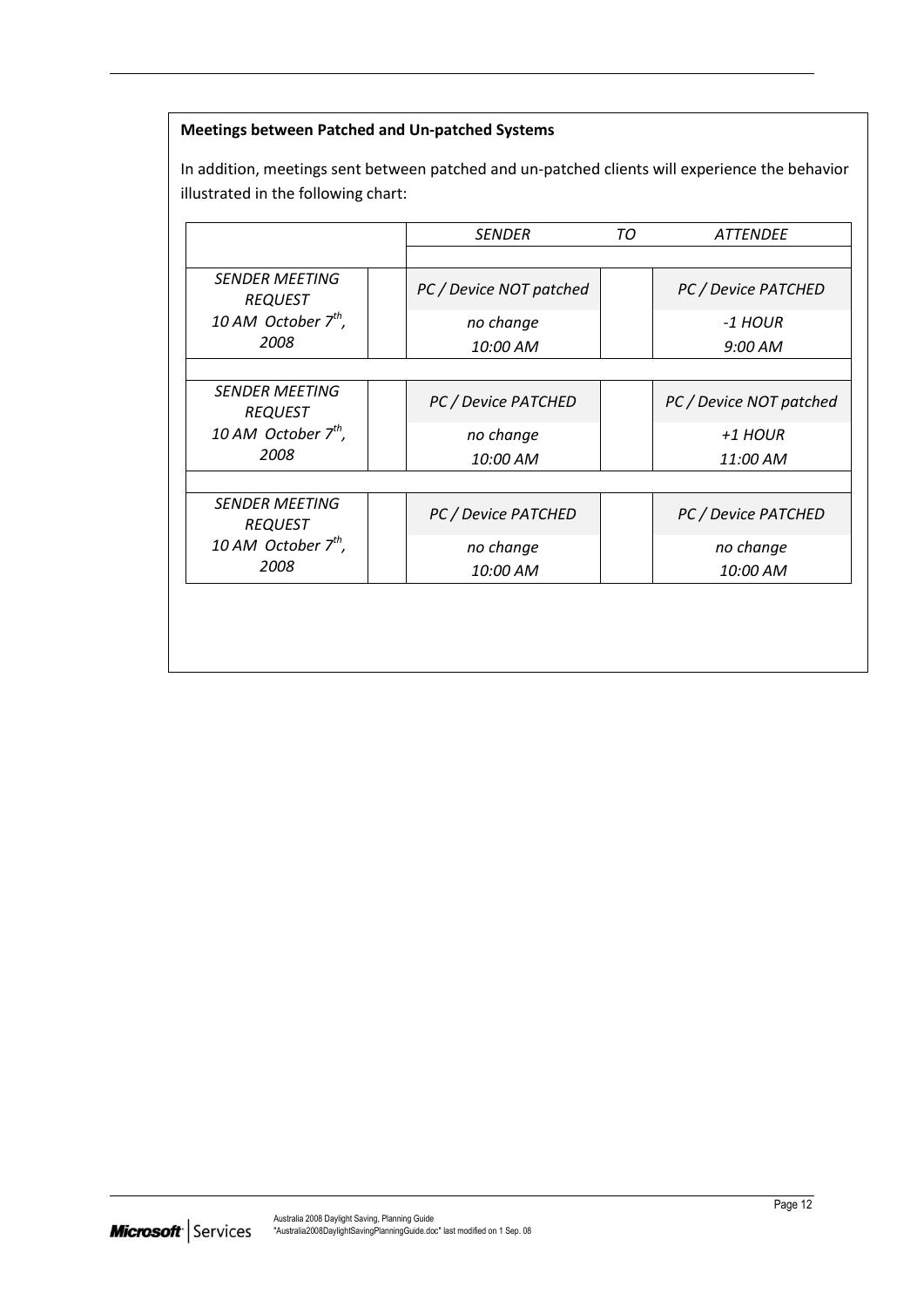# <span id="page-14-0"></span>APPENDIX B - PRODUCT SPECIFIC DST INFORMATION FOR AUSTRALIA 2008

The status of available product updates appears in the table below. Notes regarding specific updates appear below the table.

Some of the updates (for example BizTalk Server, Visual Studio) are not specific to the Australia Eastern and Central changes and can be applied immediately. Other products (for example Office Groove) require manual adjustment after application of the time zone update to the host Windows operating system.

NOTE: Information in this table is correct as of 01 May 2008. Please refer to the [Australia Eastern & Central Daylight Saving Changes](http://technet.microsoft.com/en-au/bb887637.aspx) website

У₹

(http://technet.microsoft.com/en-au/bb887637.aspx) for the most current information before deploying your updates.

If you are using a hard copy of this guide, please follow the URL above to get access to the download links referred to in the table.

| <b>Product</b>        | <b>Version</b>                              | <b>Status</b> | Reference             |
|-----------------------|---------------------------------------------|---------------|-----------------------|
|                       | Vista (SP1), Server 2008                    | Included      | No update<br>required |
| Windows               | Vista, XP (SP2), Server 2003 (SP1, SP2)     |               |                       |
|                       | Small Business Server 2003 (SP1) (see note) | Available     | KB951072              |
|                       | 2000 Professional and Server (EHS only)     |               |                       |
| <b>Windows Mobile</b> | 6.0, 5.0, Desktop Tool                      | Available     | KB950885              |
|                       | Server 2007 (SP1)                           | Available     | KB945684              |
|                       | Server 2007                                 | Available     | KB942846              |
| Exchange              | Server 2003 (SP2)                           | Available     | KB956398              |
|                       | Server 2003 (SP1)                           | Available     | KB944722              |
|                       | Server 2000 (EHS only)                      | Available     | KB956399              |
|                       | <b>CDO Web Release</b>                      | Available     | <b>Download</b>       |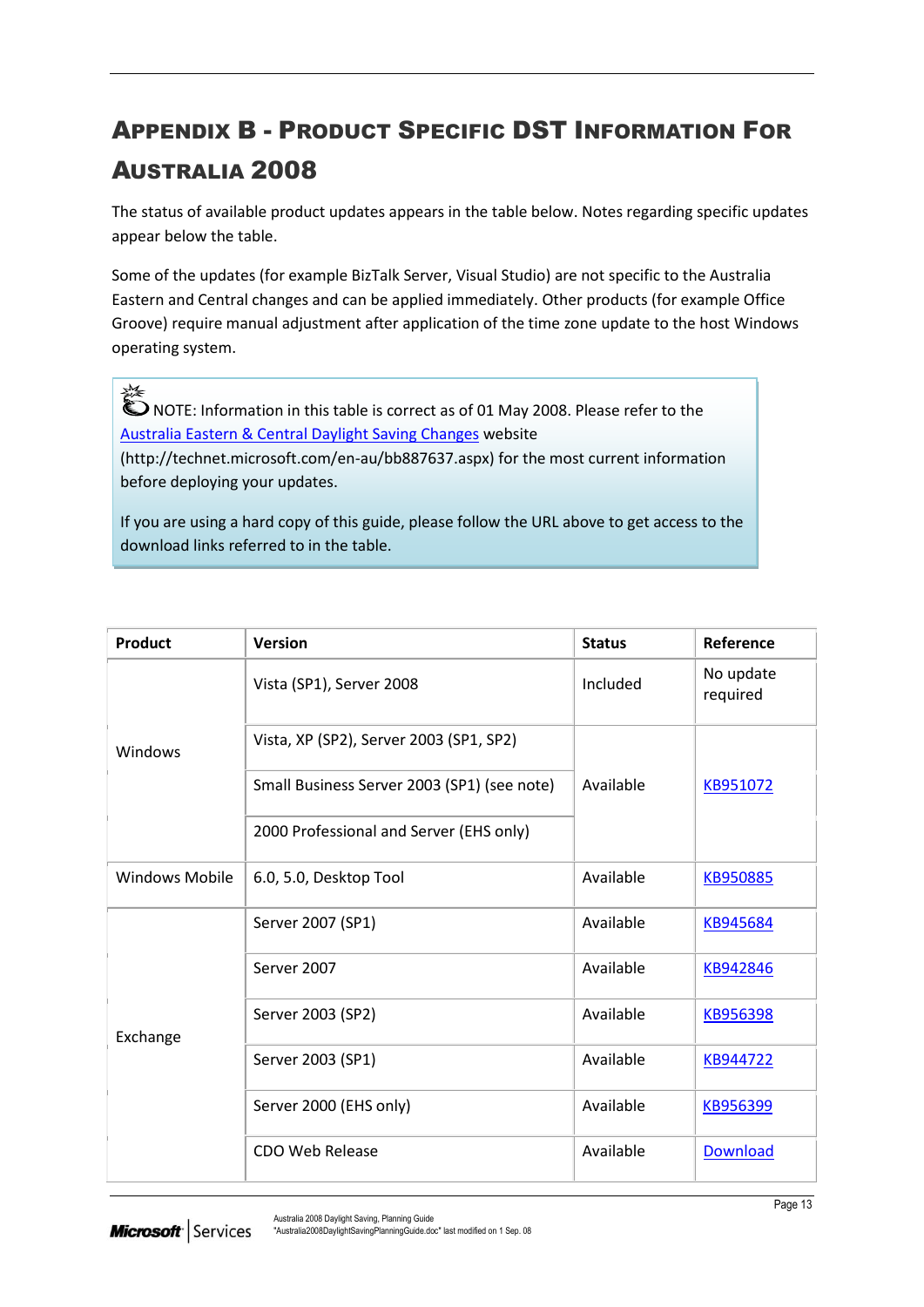|                        | <b>MAPI CDO Web Release</b>               | Available | Download                              |
|------------------------|-------------------------------------------|-----------|---------------------------------------|
|                        | <b>Calendar Connector for Lotus Notes</b> | Available | Download                              |
|                        | <b>Connector for Lotus Notes</b>          | Available | <b>Download</b>                       |
|                        | Lotus Notes Mail Migration Wizard         | Available | <b>Download</b>                       |
|                        | 2007 (CDO Web Release)                    | Available | <b>Download</b>                       |
| <b>Office Outlook</b>  | 2003 (SP2, SP3)                           | Available | KB947674                              |
| (see note)             | XP (2002) (EHS only)                      | Available | EHS - 948627                          |
|                        | 2000 (EHS only)                           | Available | EHS - 947700                          |
| SharePoint             | WSS V3 / MOSS 2007                        | Manual    | <b>Instructions</b>                   |
|                        | WSS V2 / SPS 2003                         | Process   |                                       |
| <b>Dynamics CRM</b>    | 4.0                                       | Included  | No update<br>required                 |
|                        | 3.0                                       | Available | KB943122                              |
| <b>SQL Server</b>      | 2000 & 2005 Notification Services         | Available | KB931815                              |
| <b>Commerce Server</b> | 2007, 2002                                | Available | KB932395                              |
| <b>BizTalk Server</b>  | 2006, 2004                                | Available | KB931961<br>KB931960                  |
| Services for Unix      | 3.0, 3.5                                  | Available | KB949653                              |
| Office Groove          | 3.x, 2007                                 | Available | KB932607<br>KB934800                  |
|                        | All versions - System. TimeZone           | Available | BB264729                              |
| Visual Studio          | All versions - TZ environment variable    | Available | <b>Information</b><br><b>Hotfixes</b> |
| Live Meeting           | 2007                                      | Available | KB939107                              |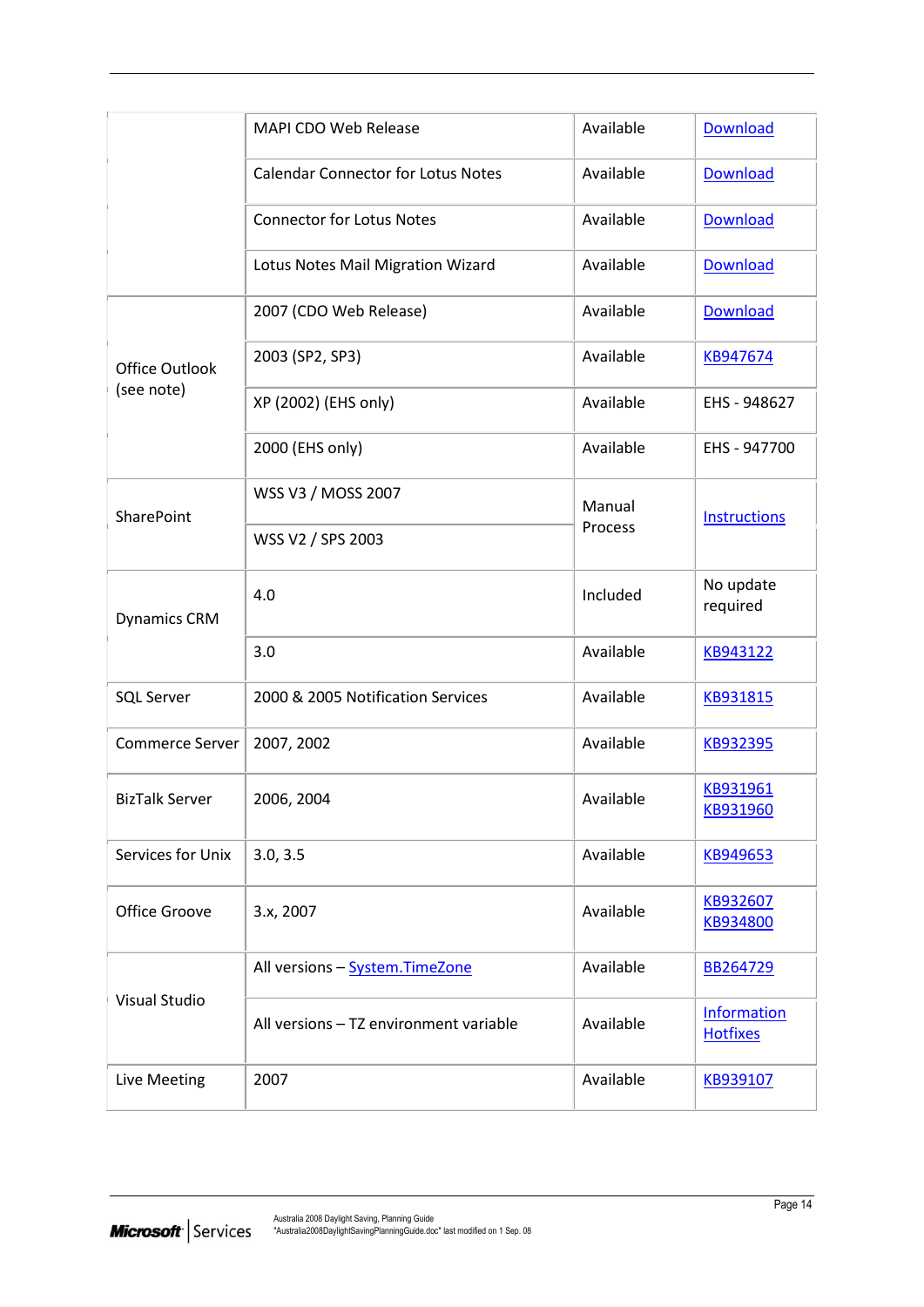兴 NOTE: Product updates only need to be applied once to ensure consistency with the changed start and end dates for a given time zone. It is not necessary to re-apply product updates at the start or end of subsequent daylight saving periods, provided there have been no changes to daylight saving rules in the meantime.

Similarly, once Outlook calendars have been rebased against the new daylight saving rules, further rebasing activity is not required again at the end/start of the DST period where all subsequent appointments have been made from patched workstations.

#### **Windows Small Business Server 2003**

You must install Windows Small Business Server 2003 Service Pack 1 (SP1) before applying any of the time zone updates. Clic[k here](http://www.microsoft.com/downloads/details.aspx?familyid=B6F8A4C0-B707-4161-ADEB-44F1B756119F&displaylang=en) for more information and installation instructions. Note that SP1 includes Microsoft Exchange Server Service Pack 1, which must be installed. Once SP1 is installed, install [KB951072](http://support.microsoft.com/kb/951072) and [KB944722](http://support.microsoft.com/kb/944722) to apply time zone updates to the Windows Server and Exchange Server components respectively.

#### **Microsoft Office Outlook**

Updates for Microsoft Outlook are only required if applications which use the CDO interface to access time zone information are installed on the client PC. Installation of an Outlook update should only be performed if problems are observed subsequent to installation of the Windows operating system update. Note that for Outlook 2007, CDO is supplied as a separate download via [KB945835.](http://support.microsoft.com/kb/945835/en-us)

#### **Adjusting Office Outlook Calendars**

Microsoft Office Outlook uses time zone information maintained by the Windows operating system to calculate start times for future appointments when they are created or updated. When a time zone update is applied to Windows, existing appointments in extended daylight saving periods may be shifted by one hour. Refer to [KB931667](http://support.microsoft.com/kb/931667/) for information, procedures and tools for adjusting Outlook and Exchange calendar items after a change in daylight saving times.

The following should be noted when updating a Microsoft Exchange Server environment:

- Calendar adjustment (rebasing) must be performed before applying the Exchange Server time zone update, otherwise it will not work. If rebasing fails for this reason, uninstall the update, repeat the rebasing operation then re-install the update.
- As pe[r KB931667,](http://support.microsoft.com/kb/931667/) if you are in a time zone which is not affected by changes in time zone rules, you do not have to update your calendar.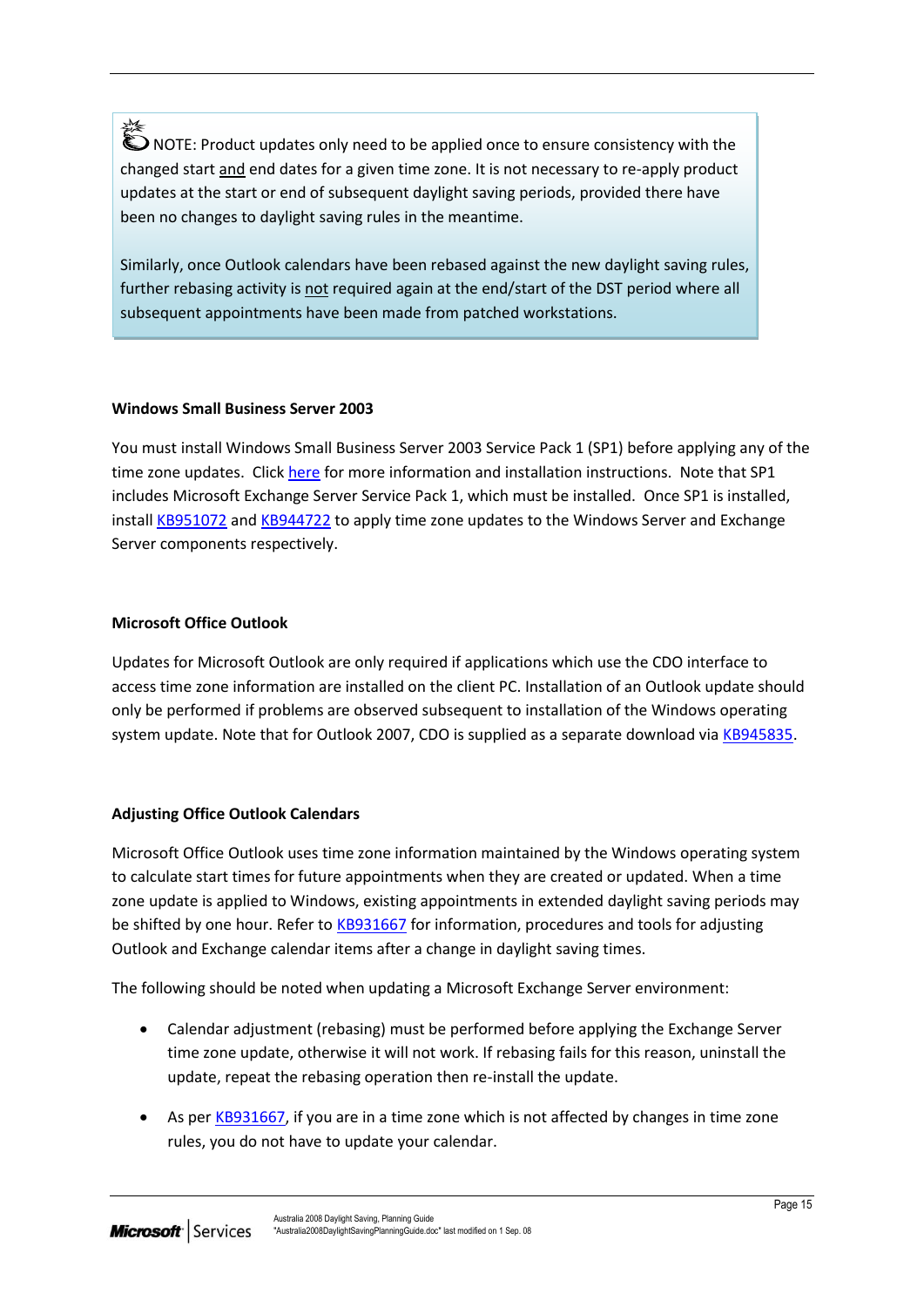#### **Microsoft Entourage 2004 and 2008 for Mac**

Mac owners should refer to Apple technical support regarding the availability of time zone updates.

The fixes for the DST issue with Entourage have been released and are included in Updates for Office for Macintosh. Microsoft updates for Entourage are available as follows

[Microsoft Office 2004 for Mac 11.5.1 Update](http://www.microsoft.com/mac/downloads.mspx?pid=Mactopia_Office2004&fid=EBD3AF0C-3F62-4D18-BF45-881655683BD5) (Entourage 2004)

[Microsoft Office 2008 for Mac 12.1.2 Update](http://www.microsoft.com/mac/downloads.mspx?pid=Mactopia_Office2004&fid=EBD3AF0C-3F62-4D18-BF45-881655683BD5#viewer) (Entourage 2008)

#### **Microsoft Dynamics CRM v3.0**

The Microsoft Dynamics CRM 3.0 client for Microsoft Office Outlook uses the CDO interface to interface with Microsoft Outlook. To ensure correct operation, apply the corresponding time zone updates to Microsoft Outlook and Microsoft Exchange Server after updating all host operating systems.

After applying a time zone update, appointments which fall within the new daylight saving period may be shifted by one hour. To fix this problem, either update the appointments manually and resave them or adjust Outlook Office calendars according to the instructions above after applying the updates to the host operating system, the Outlook client and the Microsoft Exchange Server.

#### **Windows CE and Mobile Devices**

Device owners should contact the device manufacturer to determine whether or not an update is available.

#### **Microsoft Java Virtual Machine**

■ The Microsoft Java Virtual Machine (MS JVM) will sometimes apply an incorrect time zone rule after the daylight saving update is applied and the daylight saving transition has occurred. Microsoft is restricted to providing only security fixes to the MS JVM. Further information about the MS JVM is available at <http://www.microsoft.com/mscorp/java/default.asp>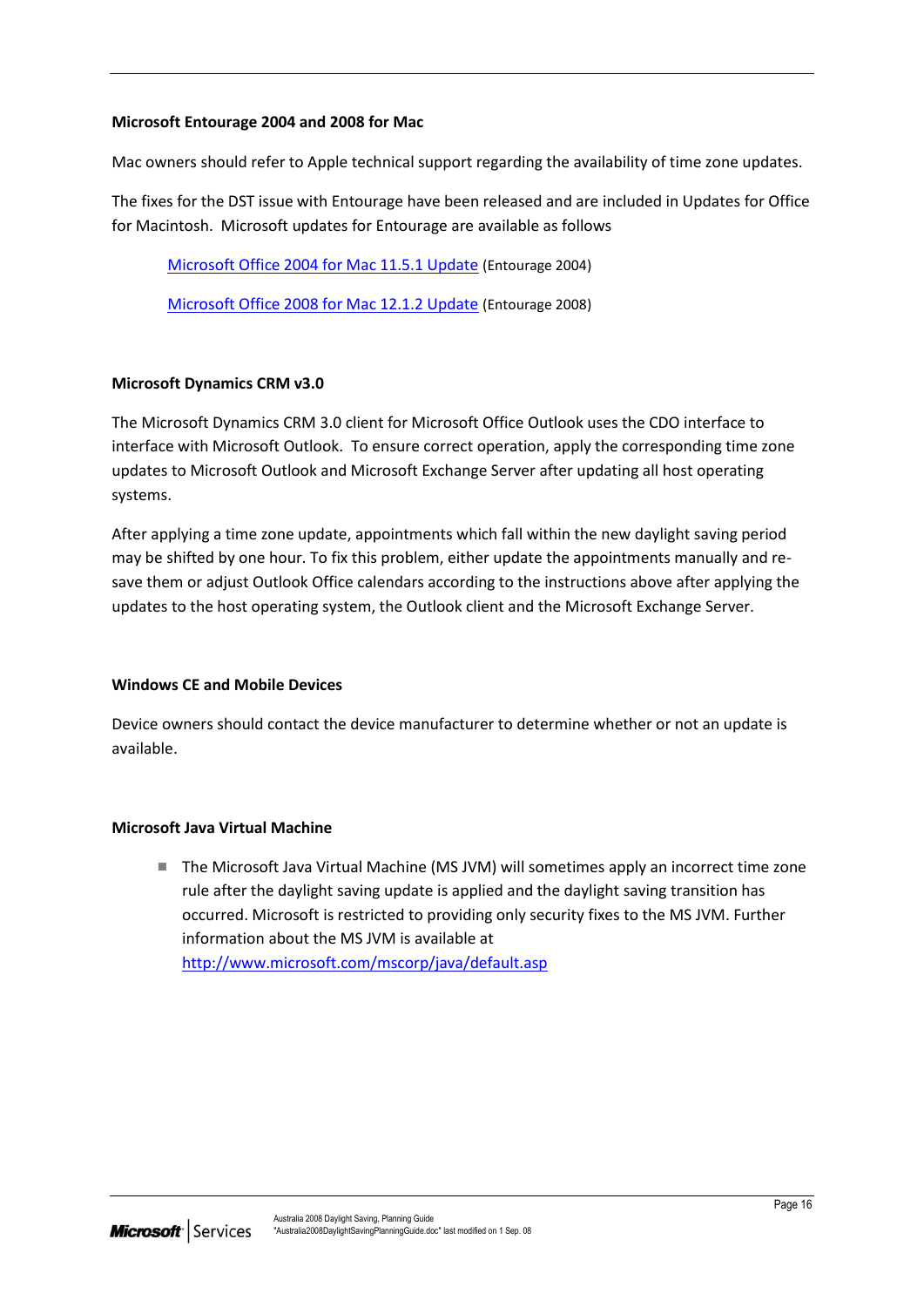# <span id="page-18-0"></span>APPENDIX C - BUILDING YOUR DST UPDATE RESPONSE PLAN

#### *Process Overview*

The Microsoft-recommended update-management process is a four-phase approach to managing patches or updates. Built on the best-practice Microsoft Operations Framework and IT Infrastructure Library frameworks, it is designed to give your organisation control over the deployment and maintenance of interim software releases into your production environment. These four phases are illustrated in the following diagram:



#### *Assess*

In the Assess phase of the high-level model, you determine what you have in your production environment, what risks and vulnerabilities you might face, and whether your organisation is prepared to respond to a new software update.

This phase incorporates the initial setup activities of:

- Baselining the process by which you identify what versions of software you want to manage
- Subscription how you work out the best sources of information about new software updates for the versions of software you've decided to manage.

#### *Identify*

In the Identify phase, once your organisation becomes aware of a new software update, you determine whether the update is relevant to computers within your production environment, and if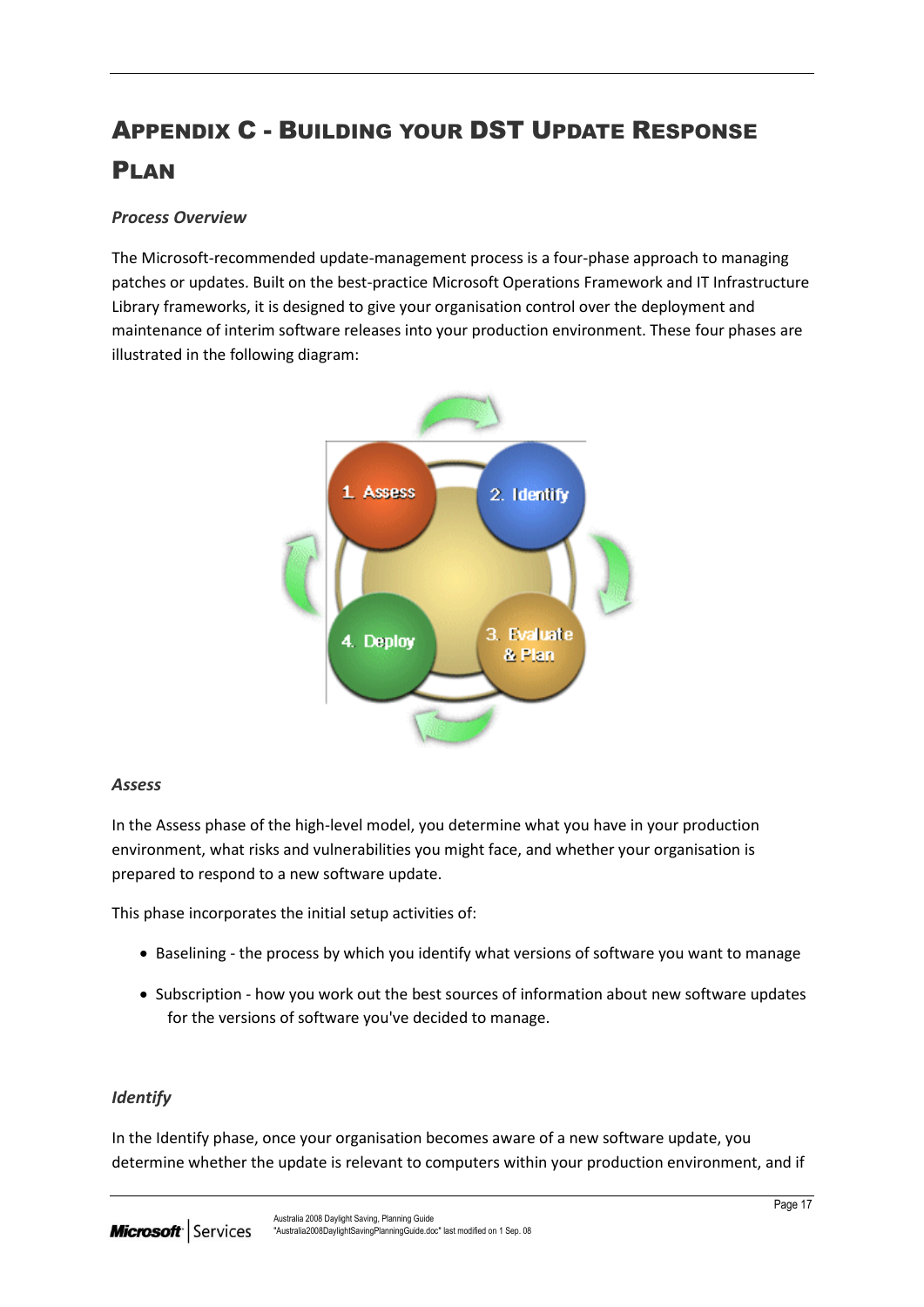it is relevant, you submit a change request to gain approval for deploying the update into production.

This phase incorporates the following activities of:

- Identification- how organisations are notified of new software updates, how they screen them, and how they validate them.
- Relevance how organisations determine whether they have the operating systems or applications that need to be updated, and, if they do, whether they have the risks in question.
- Quarantine the process by which organisations look at any software updates in isolation to prevent virus infection or malicious code affecting their IT infrastructures.
- Change request a formal request to make the changes required to deploy the software updates.

#### *Evaluate and Plan*

By the end of the Evaluate and Plan phase, you should have made a go/no go decision to deploy a software update and have determined the necessary tasks that will be needed to deploy it into production. You should also have tested it in a production-like environment to confirm that it does not compromise business critical systems and applications.

This phase incorporates the following activities:

- Change classification assigning of a priority and a category to a proposed change, using its urgency and its impact on the infrastructure or users as criteria.
- Change authorization consideration and approval or disapproval of a proposed change by the change manager and the Change Advisory Board (CAB).
- Change development the planning and development of a change, a process that can vary immensely in scope and includes reviews at key interim milestones.
- Plan release the process whereby the release manager determines what needs to be done to the production environment to implement a change.
- Release development the phase during which members of the release team develop the processes, tools, and technologies required to deploy the release into the production environment.
- Acceptance testing the process for ensuring that releases will not adversely impact the production environment. Each release should be tested in a facility that effectively models the conditions existing in the production environment.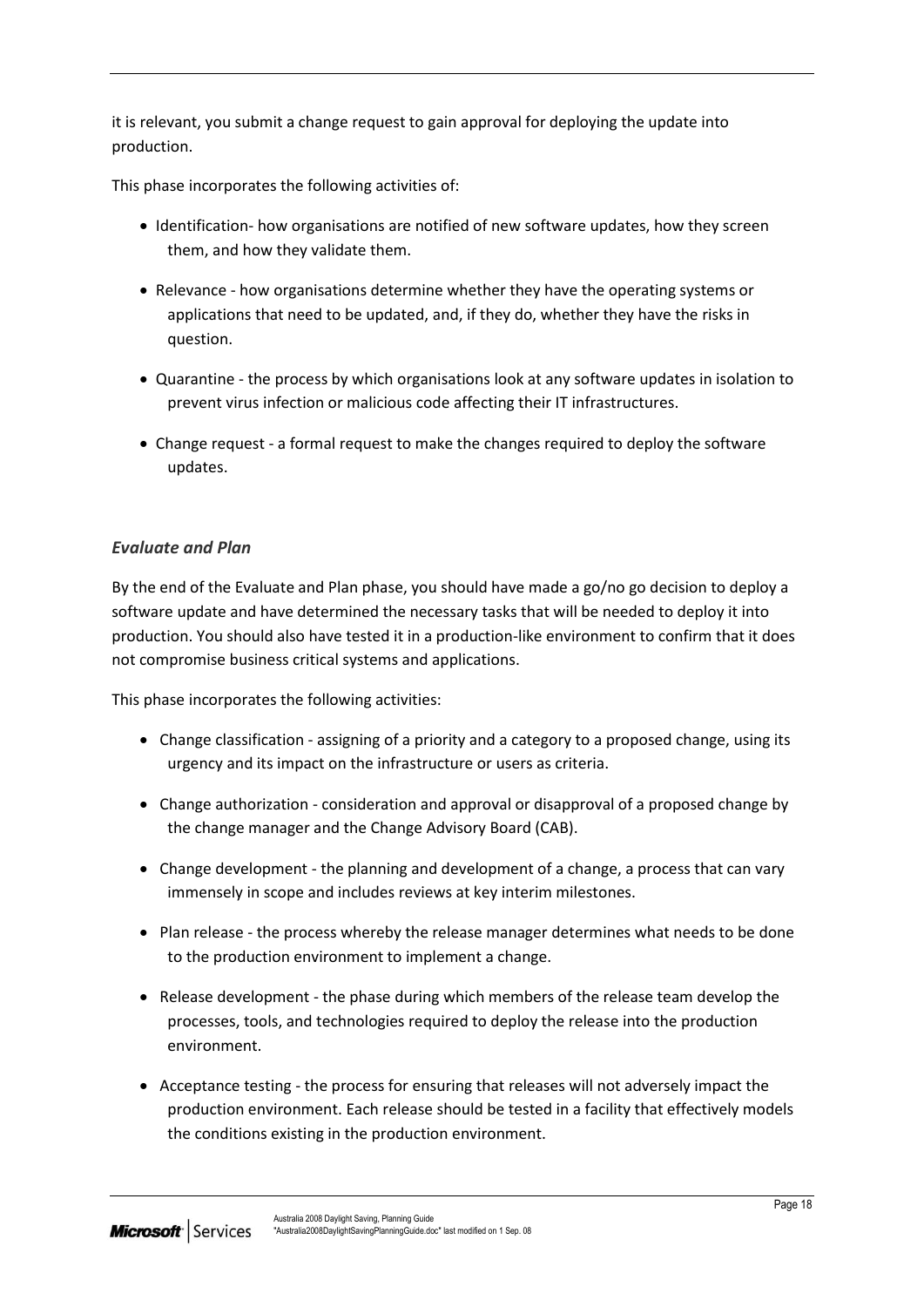• Rollout planning - the stage at which the release manager reviews the rollout order to determine whether it is still aligned with business requirements and priorities.

#### *Deploy*

The goal for the Deploy phase is to successfully roll out the approved software updates into your production environment so that you meet all of the requirements of any deployment service level agreements (SLAs) you have in place.

This phase incorporates the following activities:

- Rollout preparation getting the production environment ready for each new release, which generally includes communicating information about the release to users and other personnel, training service desk and technical support staff, and making backups of critical IT components.
- Release deployment the process of moving the release into the production environment.
- Change review the process of determining the effectiveness of the change.

Configuration management, which spans all phases of this model, is a critical process responsible for identifying, controlling, and tracking all versions of hardware, software, documentation, processes, procedures, and all other inanimate components of the information technology (IT) organisation.

Microsoft has developed and published prescriptive guidance on software updates and patch management, both at a process and at a technical level. These solution accelerators are available from th[e Management and Operations website](http://www.microsoft.com/technet/solutionaccelerators/cits/mo/default.mspx) at [http://www.microsoft.com/technet/solutionaccelerators/cits/mo/default.mspx.](http://www.microsoft.com/technet/solutionaccelerators/cits/mo/default.mspx)

#### *Applying this process to DST change updates*

The biggest differences between making DST rule changes as compared to normal Hotfix updates are related to the rebasing of scheduling and calendaring applications and the update order for making these changes successfully; summarised as:

- $\blacksquare$  the complexity of these changes
- $\blacksquare$  the impact these changes have, and
- the impact of not making these changes has on the business

There are many similarities and common elements between patch updates and DST updates:

- common deployment technologies
- $\blacksquare$  the importance of understanding what systems and services are used in the production environment, and
- $\blacksquare$  the necessity of following a disciplined change management process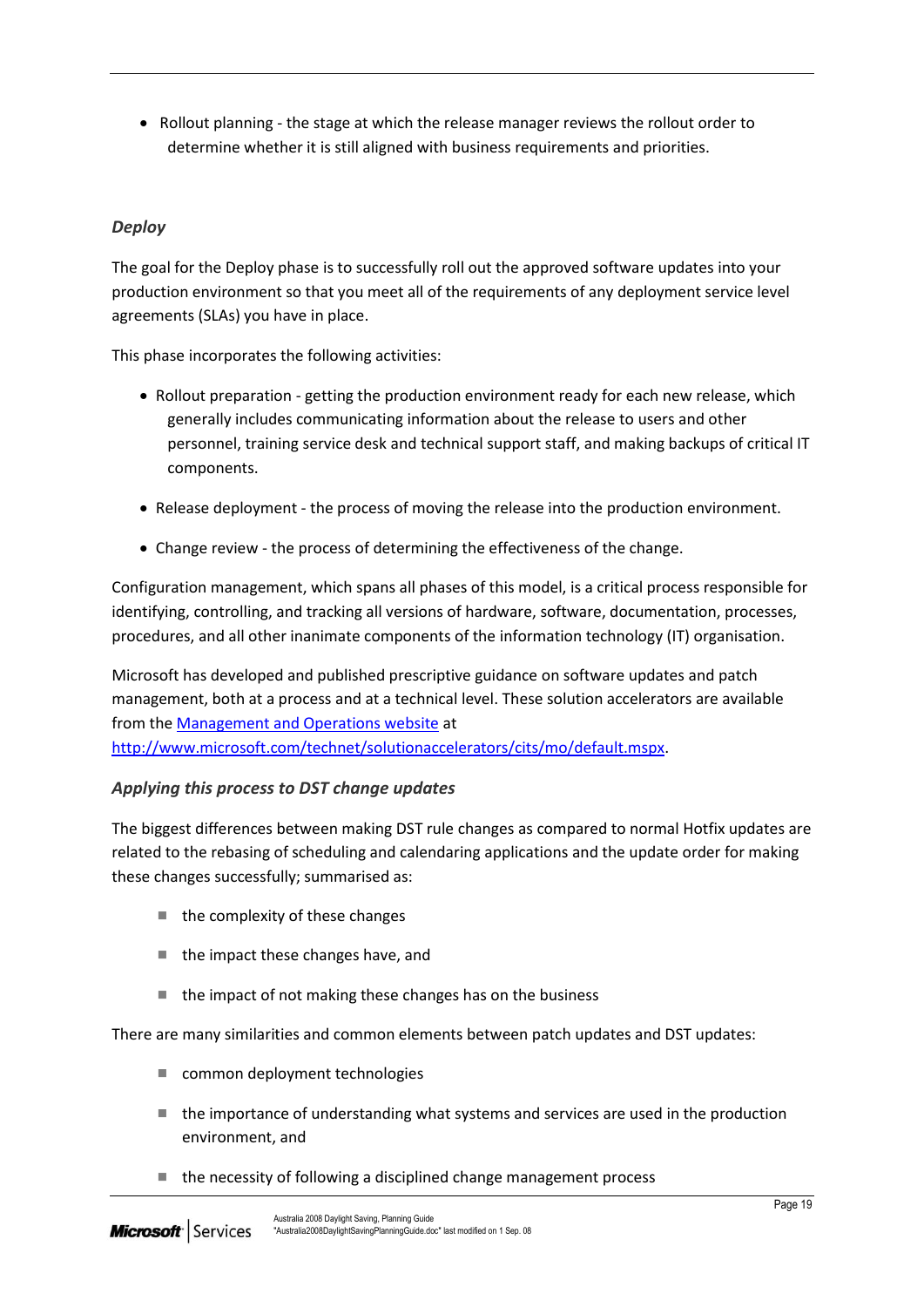# <span id="page-21-0"></span>APPENDIX D – DST UPDATE RESPONSE PLAN

## CONSIDERATIONS

The following four tables of considerations are intended to help organisations understand the problem space better:

- what are the important questions that IT organisations have to answer as they develop their DST update plans,
- what resources and artefacts would be useful, and
- what lessons and best practices should they consider

It is not an exhaustive compilation, and certainly not all topics will be relevant for all situations – hopefully it will stimulate the thinking and enable IT organisations to make better informed choices.

#### *Assess*

| <b>Phase</b>       | <b>Considerations</b>                                                                                                                                                                                                                 |
|--------------------|---------------------------------------------------------------------------------------------------------------------------------------------------------------------------------------------------------------------------------------|
| <b>Assumptions</b> | The organisation is assessing the need to update their IT systems to reflect the                                                                                                                                                      |
|                    | Australian 2008 DST changes                                                                                                                                                                                                           |
| Assess             | <b>Description:</b>                                                                                                                                                                                                                   |
|                    | In this phase of the high-level model you determine what you have in your<br>production environment, what risks and vulnerabilities you might face, and<br>whether your organisation is prepared to respond to a new software update. |
|                    | Key questions:                                                                                                                                                                                                                        |
|                    | What software products do we have in our environment?                                                                                                                                                                                 |
|                    | Do we know the exact versions, service pack levels, and patch levels?                                                                                                                                                                 |
|                    | How many installations of each of these, and where are these systems located?                                                                                                                                                         |
|                    | What mechanisms does the company have in place for patch management?                                                                                                                                                                  |
|                    | What mechanisms does the company have in place for software distribution?                                                                                                                                                             |
|                    | Who are the business owners and the technical contacts for these systems?                                                                                                                                                             |
|                    | Do we have service level expectations for these systems?                                                                                                                                                                              |
|                    | What business and IT services does the company's IT department provide? (Does it<br>have a service catalogue?)                                                                                                                        |
|                    | What operating system is the client computer running?                                                                                                                                                                                 |
|                    | What is the Client Office configuration?                                                                                                                                                                                              |
|                    | How many mailboxes does the company have?                                                                                                                                                                                             |
|                    | How many servers does the company have?                                                                                                                                                                                               |
|                    | What is the geographical distribution of the company's servers?                                                                                                                                                                       |
|                    | How many users does the company have?                                                                                                                                                                                                 |
|                    | Inputs:                                                                                                                                                                                                                               |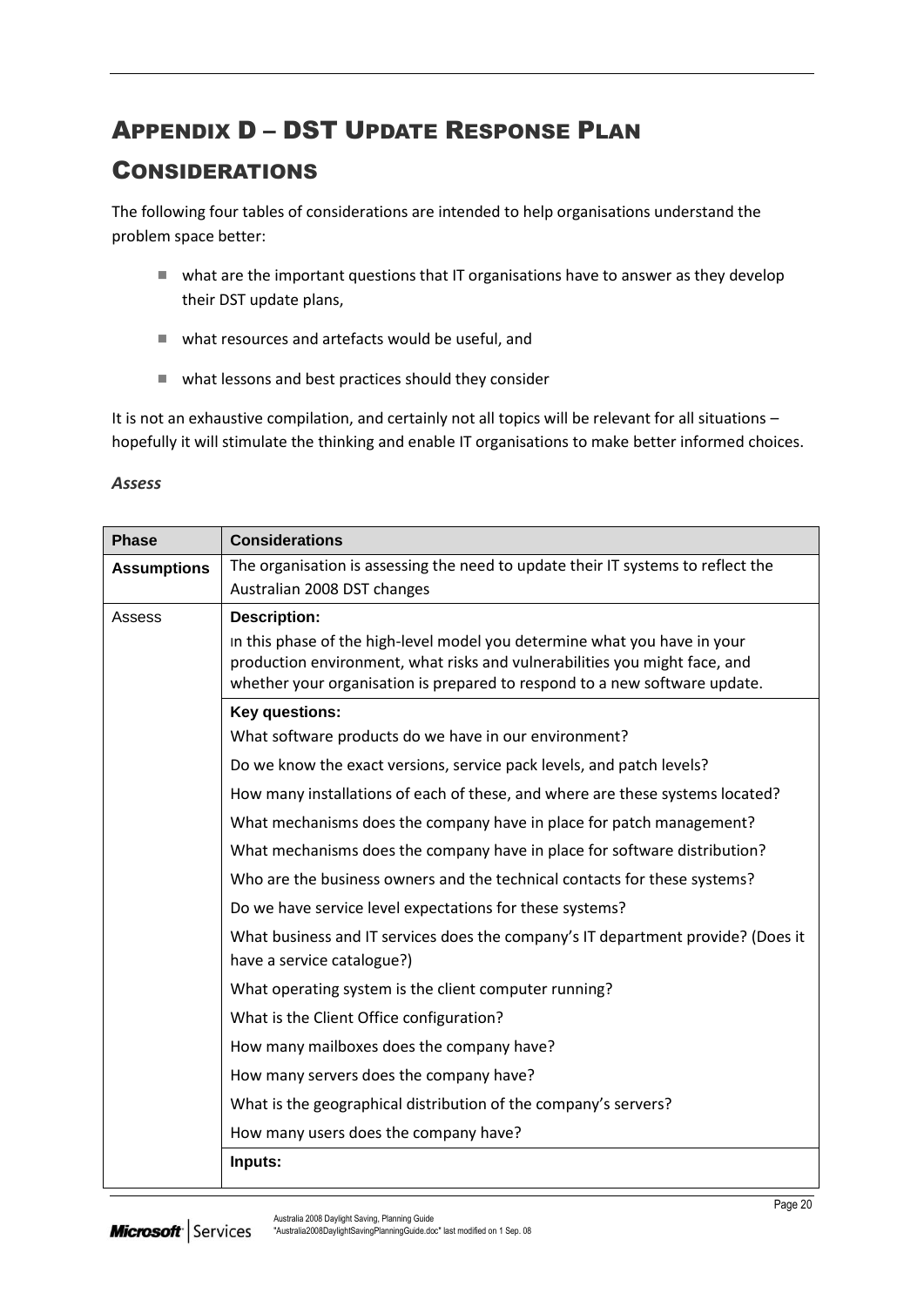|                      | Systems management inventory reports                                                                                                                                                                 |
|----------------------|------------------------------------------------------------------------------------------------------------------------------------------------------------------------------------------------------|
|                      | Service catalogues                                                                                                                                                                                   |
|                      | Service maps                                                                                                                                                                                         |
|                      | Configuration management database                                                                                                                                                                    |
|                      | Service level agreements                                                                                                                                                                             |
|                      | <b>Outputs:</b>                                                                                                                                                                                      |
|                      | Software installation register                                                                                                                                                                       |
|                      | <b>Best practices:</b>                                                                                                                                                                               |
|                      | Automated collection and reporting is about the only way something like this can<br>work on an ongoing basis.                                                                                        |
|                      | Periodic audits give the organisation a sense of confidence that their tools and<br>processes used to collect and record this information are working correctly – the<br>information can be trusted. |
|                      | Limit access to this information only to those roles that need it. Different roles<br>need differing information - consider an automated, role-based report generation.                              |
| Useful<br>References |                                                                                                                                                                                                      |

### *Identify*

| <b>Phase</b>       | <b>Considerations</b>                                                                                                                                                                                                                                                         |
|--------------------|-------------------------------------------------------------------------------------------------------------------------------------------------------------------------------------------------------------------------------------------------------------------------------|
| <b>Assumptions</b> | The organisation has an accurate inventory of their IT systems and services                                                                                                                                                                                                   |
|                    | The organisation is evaluating the impact of a DST change to their environment                                                                                                                                                                                                |
| Identify           | <b>Description:</b>                                                                                                                                                                                                                                                           |
|                    | The Identify phase is concerned with evaluating whether a new software update is<br>relevant to computers within your production environment, and if it is relevant, the<br>process recommends a change request to gain approval for deploying the update<br>into production. |
|                    | Key questions:                                                                                                                                                                                                                                                                |
|                    | What software update is available or required?                                                                                                                                                                                                                                |
|                    | Does the company conduct business or schedule meetings outside the affected<br>Australian states?                                                                                                                                                                             |
|                    | Does the company support its own Microsoft Exchange environment?                                                                                                                                                                                                              |
|                    | What is the Exchange Platform?                                                                                                                                                                                                                                                |
|                    | Is the company's Exchange server hosted centrally or locally?                                                                                                                                                                                                                 |
|                    | Does the company use Exchange Server public folder calendar items?                                                                                                                                                                                                            |
|                    | Does the company use the Direct Booking feature for conference rooms in<br>Microsoft Office Outlook?                                                                                                                                                                          |
|                    | Does the company use Office Outlook Web Access?                                                                                                                                                                                                                               |
|                    | Does the company support mobile devices?                                                                                                                                                                                                                                      |
|                    | Are there any other systems or software products which use the affected<br>components like CDO?                                                                                                                                                                               |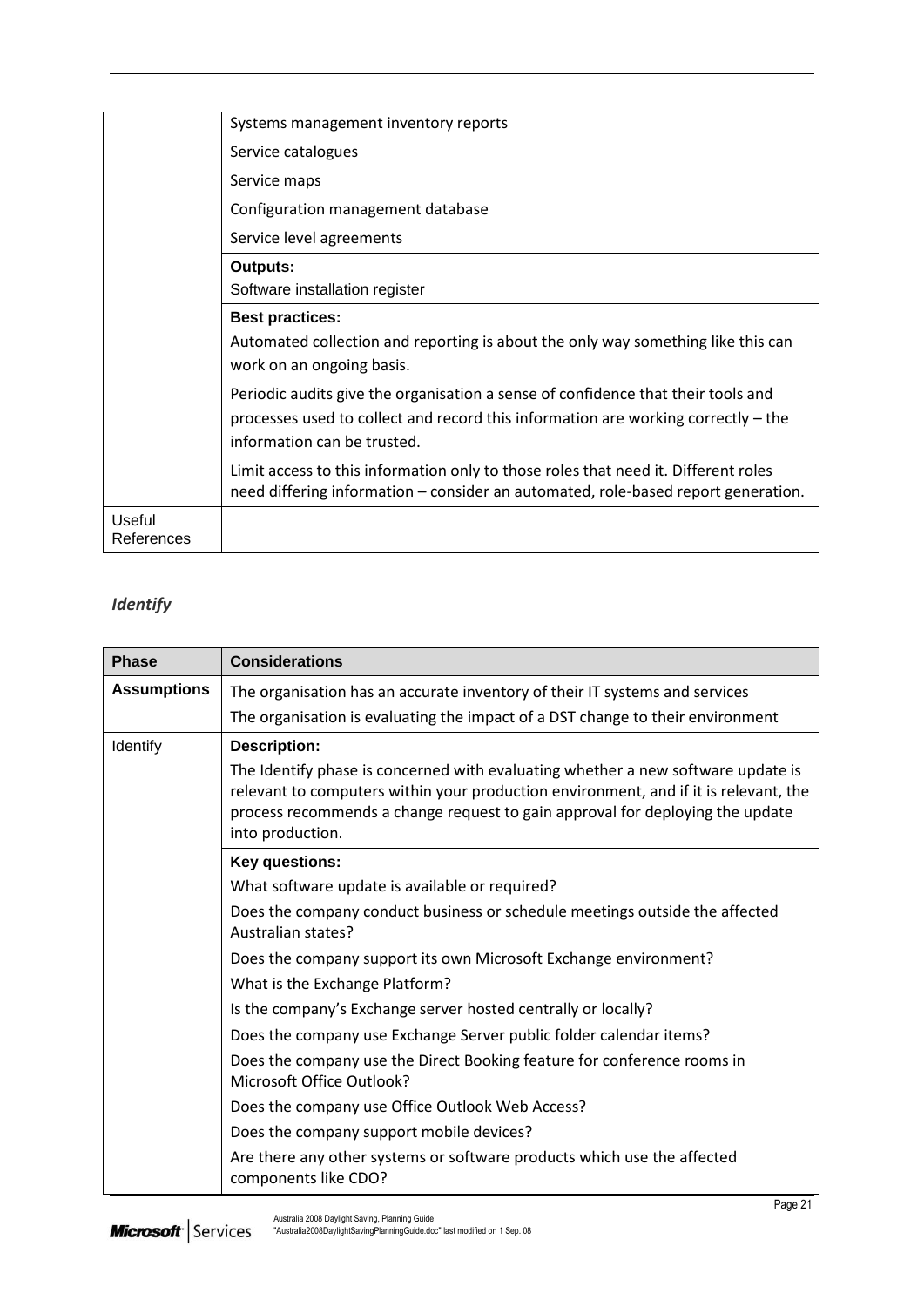|                             | Inputs:                                                                                                                                                                                                                                                                     |
|-----------------------------|-----------------------------------------------------------------------------------------------------------------------------------------------------------------------------------------------------------------------------------------------------------------------------|
|                             | Software installation report                                                                                                                                                                                                                                                |
|                             | Technical information about the update                                                                                                                                                                                                                                      |
|                             | Vendor supplied information about the updates (guides, scripts, etc)                                                                                                                                                                                                        |
|                             | IT architecture and operational documentation                                                                                                                                                                                                                               |
|                             | <b>Service Catalogues</b>                                                                                                                                                                                                                                                   |
|                             | <b>Service Level Agreements</b>                                                                                                                                                                                                                                             |
|                             | <b>Outputs:</b>                                                                                                                                                                                                                                                             |
|                             | Approved request for change                                                                                                                                                                                                                                                 |
|                             | DST Update Assessment report                                                                                                                                                                                                                                                |
|                             | High-level technical approach and recommendations                                                                                                                                                                                                                           |
|                             | Enterprise response plan including:                                                                                                                                                                                                                                         |
|                             | · Initial project plan                                                                                                                                                                                                                                                      |
|                             | • Communication plan                                                                                                                                                                                                                                                        |
|                             | <b>Best practices:</b>                                                                                                                                                                                                                                                      |
|                             | DST patches may be updated occasionally. Ensure that the latest patches are<br>identified and selected for testing.                                                                                                                                                         |
|                             | DST patches usually require that the underlying Operating Systems and installed<br>applications are at the latest supported service pack level. As part of preparing for<br>the deployment of DST patches, a company may need to apply service packs and<br>Hotfix rollups. |
| <b>Useful</b><br>References |                                                                                                                                                                                                                                                                             |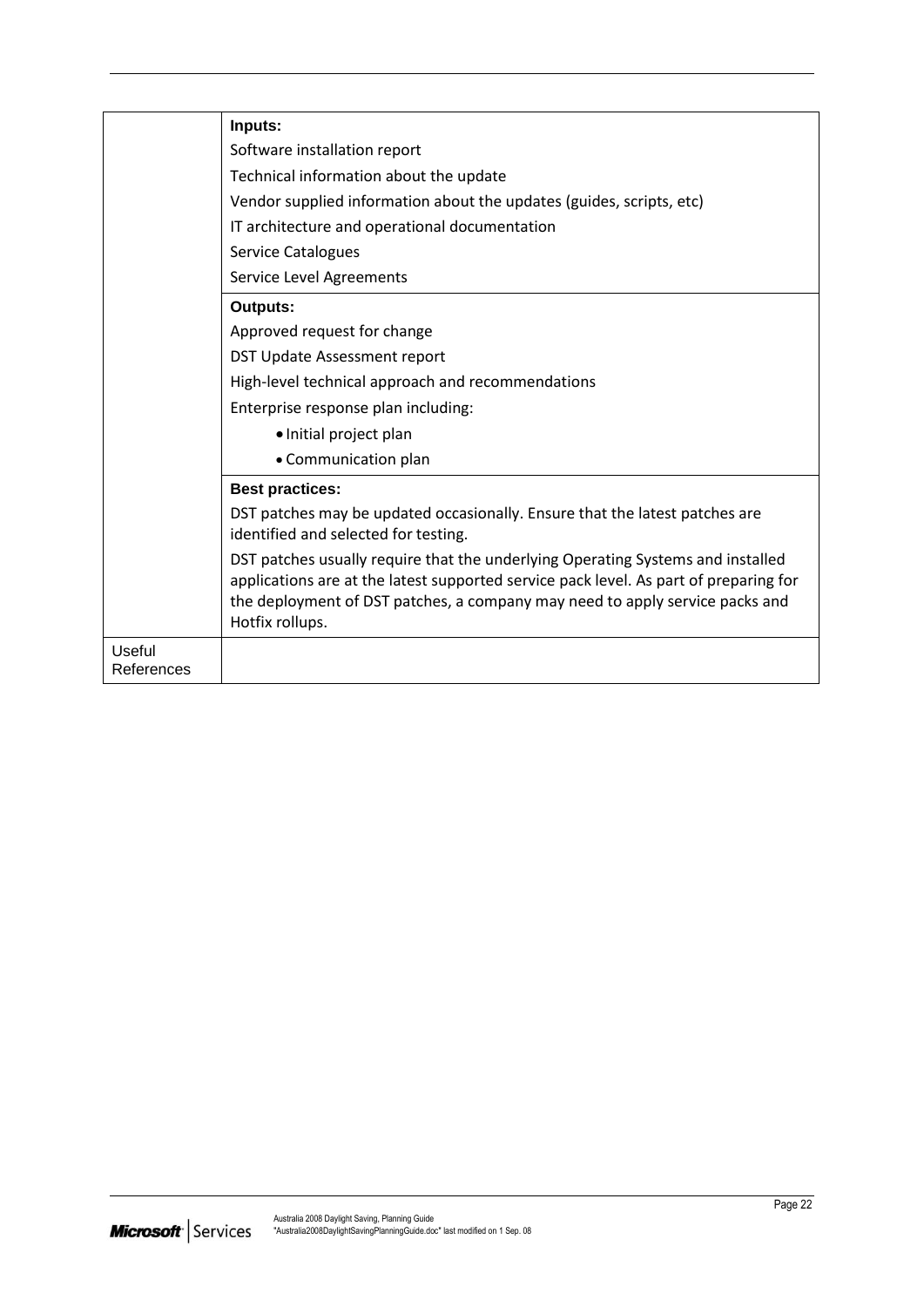#### *Evaluate and Plan*

| <b>Phase</b>         | <b>Considerations</b>                                                                                                                                                                                                                                                                                                                                                    |
|----------------------|--------------------------------------------------------------------------------------------------------------------------------------------------------------------------------------------------------------------------------------------------------------------------------------------------------------------------------------------------------------------------|
| <b>Assumptions</b>   | The organisation has identified the need to make DST change updates to their IT<br>systems                                                                                                                                                                                                                                                                               |
| Evaluate and<br>Plan | <b>Description:</b>                                                                                                                                                                                                                                                                                                                                                      |
|                      | By the end of the Evaluate and Plan phase, you should have made a go/no go<br>decision to deploy a software update and have determined the necessary tasks that<br>will be needed to deploy it into production. You should also have tested it in a<br>production-like environment to confirm that it does not compromise business<br>critical systems and applications. |
|                      | Key questions:                                                                                                                                                                                                                                                                                                                                                           |
|                      | Which Line of Business (LOB) applications does the company consider to be mission<br>critical?                                                                                                                                                                                                                                                                           |
|                      | Is the company's infrastructure supported through standard maintenance<br>windows?                                                                                                                                                                                                                                                                                       |
|                      | How the company's test environment is structured (for pretesting and release<br>phases)-for example, can the company test DST updates first to a small user or<br>pilot group?                                                                                                                                                                                           |
|                      | How many times does the company want to touch its clients and employees? What<br>DST updates can the company's clients and employees be responsible for (for<br>example, does the company use Microsoft Systems Management Server [SMS] or<br>does the company direct clients and employees to a Web site to download the DST<br>update)?                                |
|                      | How is the company managing conference rooms and conference room auto-<br>response e-mail messages?                                                                                                                                                                                                                                                                      |
|                      | Does the company have any kiosk-style multiuser computers?                                                                                                                                                                                                                                                                                                               |
|                      | Which updates and changes do we need to apply to which systems?                                                                                                                                                                                                                                                                                                          |
|                      | Is there any recommended guidance on the installation sequence?                                                                                                                                                                                                                                                                                                          |
|                      | What mitigation strategies can we put in place to minimise the effects of these<br>changes?                                                                                                                                                                                                                                                                              |
|                      | Do we have the necessary skills and resources to successfully make these changes?                                                                                                                                                                                                                                                                                        |
|                      | Are there any projects or deployments currently underway that will also need to<br>receive these changes?                                                                                                                                                                                                                                                                |
|                      | Who are the key business stakeholders?                                                                                                                                                                                                                                                                                                                                   |
|                      | Do we have a recommended communications plan?                                                                                                                                                                                                                                                                                                                            |
|                      | Are we able to manually make these changes and updates for those products which<br>do not have hotfixes or which are outside of mainstream or extended support<br>lifecycle?                                                                                                                                                                                             |
|                      | Have we communicated these changes to the helpdesk and do they have the<br>sufficient training and understanding to provide the users with support for these<br>changes?                                                                                                                                                                                                 |
|                      | Did the pilot and/or lab tests go according to plan? What do we need to change in<br>our plan to avoid the problems in pilot?                                                                                                                                                                                                                                            |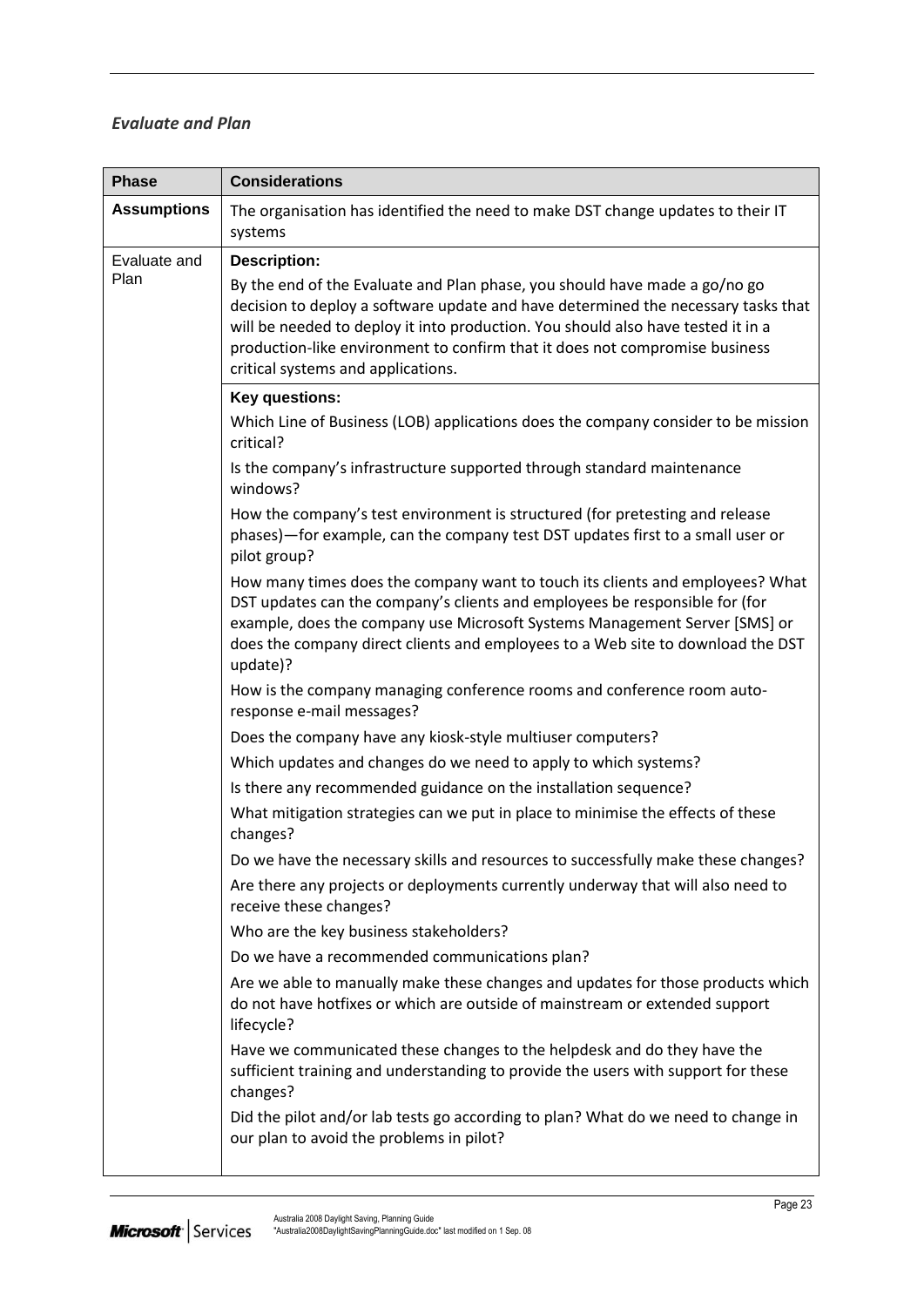|                      | Inputs:                                                                                                                                                                                                                                                  |
|----------------------|----------------------------------------------------------------------------------------------------------------------------------------------------------------------------------------------------------------------------------------------------------|
|                      | Approved request for change                                                                                                                                                                                                                              |
|                      | DST Update Assessment report                                                                                                                                                                                                                             |
|                      | High-level technical approach and recommendations                                                                                                                                                                                                        |
|                      | <b>Outputs:</b>                                                                                                                                                                                                                                          |
|                      | Updated communication plan                                                                                                                                                                                                                               |
|                      | Deployment plan with scripts, tools, instructions                                                                                                                                                                                                        |
|                      | Updated project plan                                                                                                                                                                                                                                     |
|                      | Updated DST response plan                                                                                                                                                                                                                                |
|                      | <b>Best practices:</b>                                                                                                                                                                                                                                   |
|                      | Lab and Pilot testing allows you to identify unforeseen problems in a simulated<br>production environment. It should be used to refine the deployment plan, develop<br>deployment guidance and instructions, and also allow you to test a back out plan. |
| Useful<br>References |                                                                                                                                                                                                                                                          |

### *Deploy*

| <b>Phase</b>       | <b>Considerations</b>                                                                                                                                                                                                                        |
|--------------------|----------------------------------------------------------------------------------------------------------------------------------------------------------------------------------------------------------------------------------------------|
| <b>Assumptions</b> | The organisation has a working and tested DST update plan                                                                                                                                                                                    |
| Deploy             | <b>Description:</b>                                                                                                                                                                                                                          |
|                    | The goal for the Deploy phase is to successfully roll out the approved software<br>updates into your production environment so that you meet all of the<br>requirements of any deployment service level agreements (SLAs) you have in place. |
|                    | Key questions:                                                                                                                                                                                                                               |
|                    | Have the changes, dates, actions, expectations been communicated to the users?                                                                                                                                                               |
|                    | Do we have sufficient staff and resources to deploy the changes within the agreed<br>timeframe?                                                                                                                                              |
|                    | Can we implement any milestones to track our progress and success?                                                                                                                                                                           |
|                    | Can our vendors or suppliers assist with an accelerated escalation path if we run<br>into trouble?                                                                                                                                           |
|                    | Have we completed the necessary changes, have they been tested, and do the<br>changes meet the expectations?                                                                                                                                 |
|                    | Do we have any loose ends to tidy up?                                                                                                                                                                                                        |
|                    | What lessons have we learned from this deployment that we can reuse in any<br>future deployments?                                                                                                                                            |
|                    | Inputs:                                                                                                                                                                                                                                      |
|                    | Deployment plan                                                                                                                                                                                                                              |
|                    | <b>Emergency escalation procedures</b>                                                                                                                                                                                                       |
|                    | Milestones with times and expectations                                                                                                                                                                                                       |
|                    |                                                                                                                                                                                                                                              |
|                    |                                                                                                                                                                                                                                              |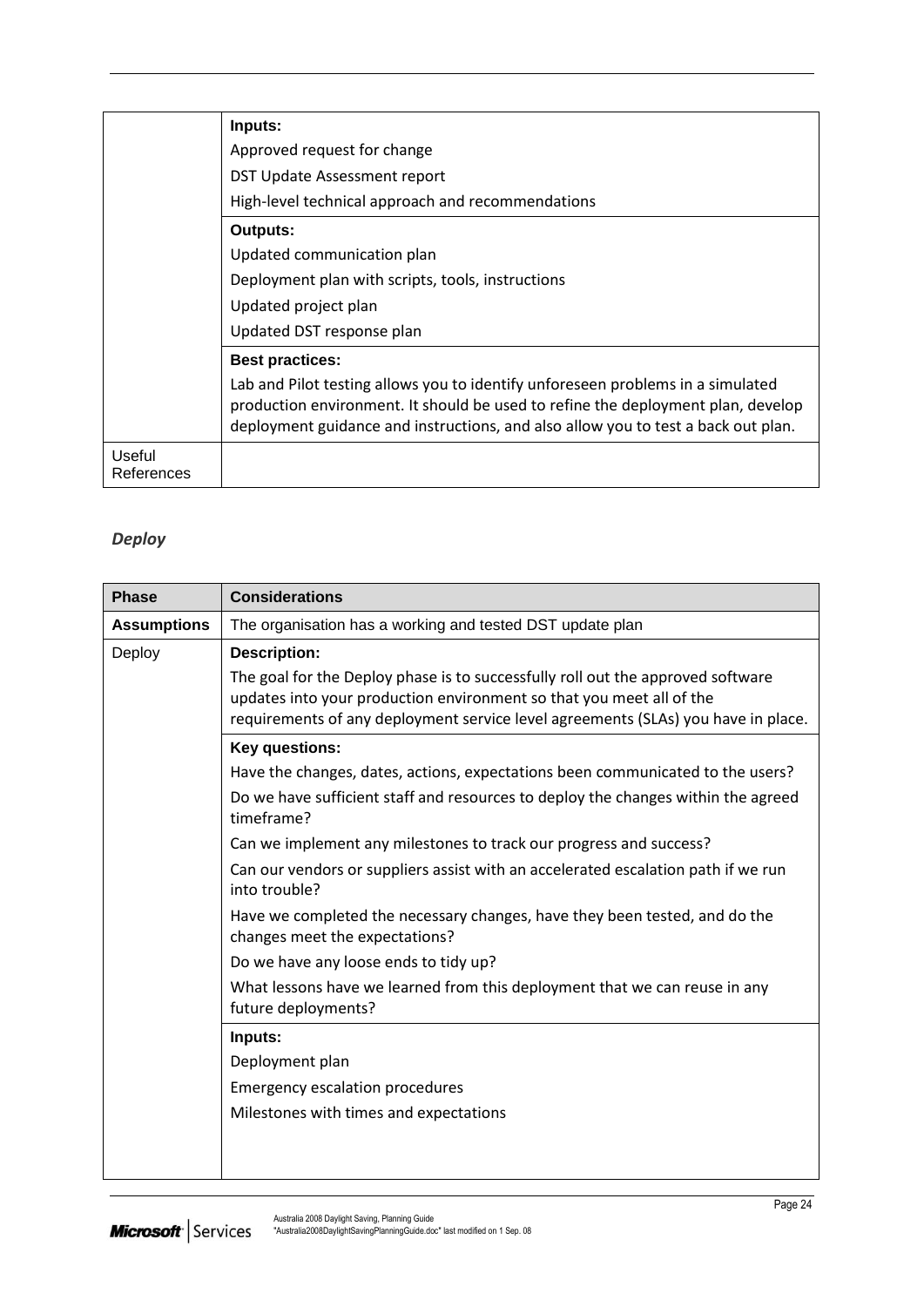|                      | Outputs:                                                                                                                             |
|----------------------|--------------------------------------------------------------------------------------------------------------------------------------|
|                      | <b>Completed Change Request</b>                                                                                                      |
|                      | Post Implementation Review                                                                                                           |
|                      | Remediation tasks and recommendations                                                                                                |
|                      | Updated inventory report (configuration management database)                                                                         |
|                      | Updated communications plan                                                                                                          |
|                      | <b>Best practices:</b>                                                                                                               |
|                      | Defined milestones allow the team to monitor ongoing progress and allow early<br>detection of any deviations from the expected plan. |
| Useful<br>References |                                                                                                                                      |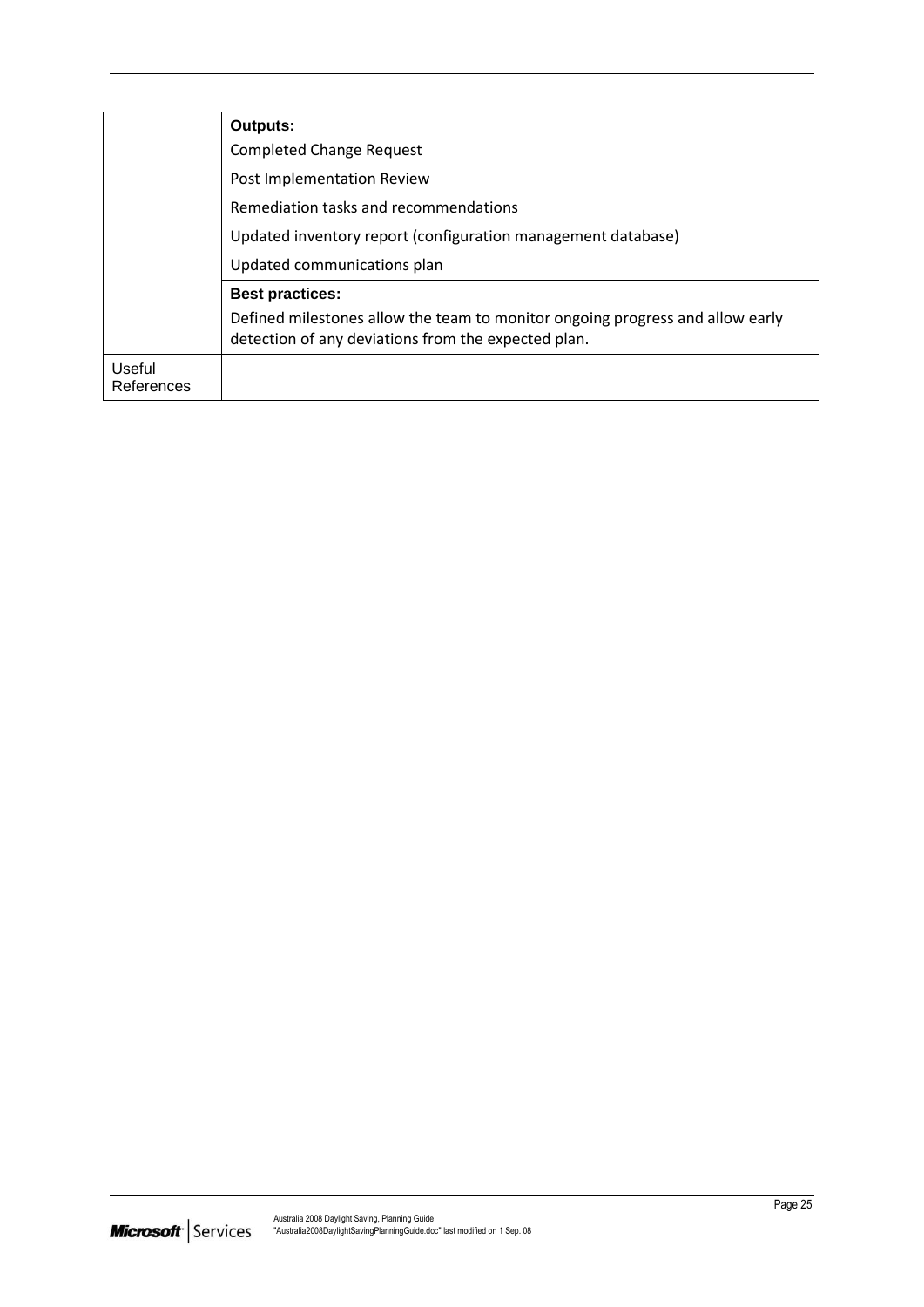# <span id="page-27-0"></span>APPENDIX E - SAMPLE ASSESSMENT WORKSHEETS

#### *Example Microsoft Environmental Assessment*

The table below is from the Microsoft IT DST Assessment project and illustrates how Microsoft IT used the checklist to perform an initial review of its own environment.

| Environmental<br>impact assessment | Identify the business Service and IT<br><b>Services that MSIT provides</b>                                             | Assessed end-to-end services impact and customer<br>experience, including technology and processes |        |
|------------------------------------|------------------------------------------------------------------------------------------------------------------------|----------------------------------------------------------------------------------------------------|--------|
| Microsoft client<br>environment    | Operating system/number of users                                                                                       | Windows Vista (2007 Microsoft Office<br>system)                                                    | 95,000 |
|                                    |                                                                                                                        | Windows XP SP2 (with Microsoft Office<br>2003)                                                     | 60,000 |
|                                    |                                                                                                                        | Windows XP SP2 (with the 2007 Office<br>system)                                                    | 32,000 |
|                                    |                                                                                                                        | Microsoft Windows Server 2003 SP1                                                                  | 15,000 |
|                                    |                                                                                                                        | <b>Windows Mobile</b>                                                                              | 47,000 |
|                                    | Mailboxes                                                                                                              | 130,000 mailboxes                                                                                  |        |
|                                    | Multiuser computers                                                                                                    | Not affected                                                                                       |        |
| Microsoft server<br>environment    | Number of servers                                                                                                      | More than 200 Exchange servers with approximately<br>2,400 users per server                        |        |
|                                    | Exchange support                                                                                                       | Yes                                                                                                |        |
|                                    | Exchange hosting configuration                                                                                         | Centrally hosted, multiple locations                                                               |        |
|                                    | <b>Outlook Web Access</b>                                                                                              | Yes                                                                                                |        |
| Microsoft business<br>environment  | Conducts business or schedules<br>meetings outside the United States<br>and Canada                                     | Yes, global company with international subsidiaries                                                |        |
|                                    | Management of conference rooms and Uses Exchange Auto Accept Agent<br>conference room auto-response e-mail<br>messages |                                                                                                    |        |
|                                    | Direct booking in Outlook                                                                                              | Yes                                                                                                |        |
|                                    | Public Folder with calendaring                                                                                         | Yes                                                                                                |        |
|                                    | Identified LOB applications and flagged<br>them as mission critical as necessary                                       | More than 350 LOB applications identified. Conducted<br>mission-critical list mandatory test pass. |        |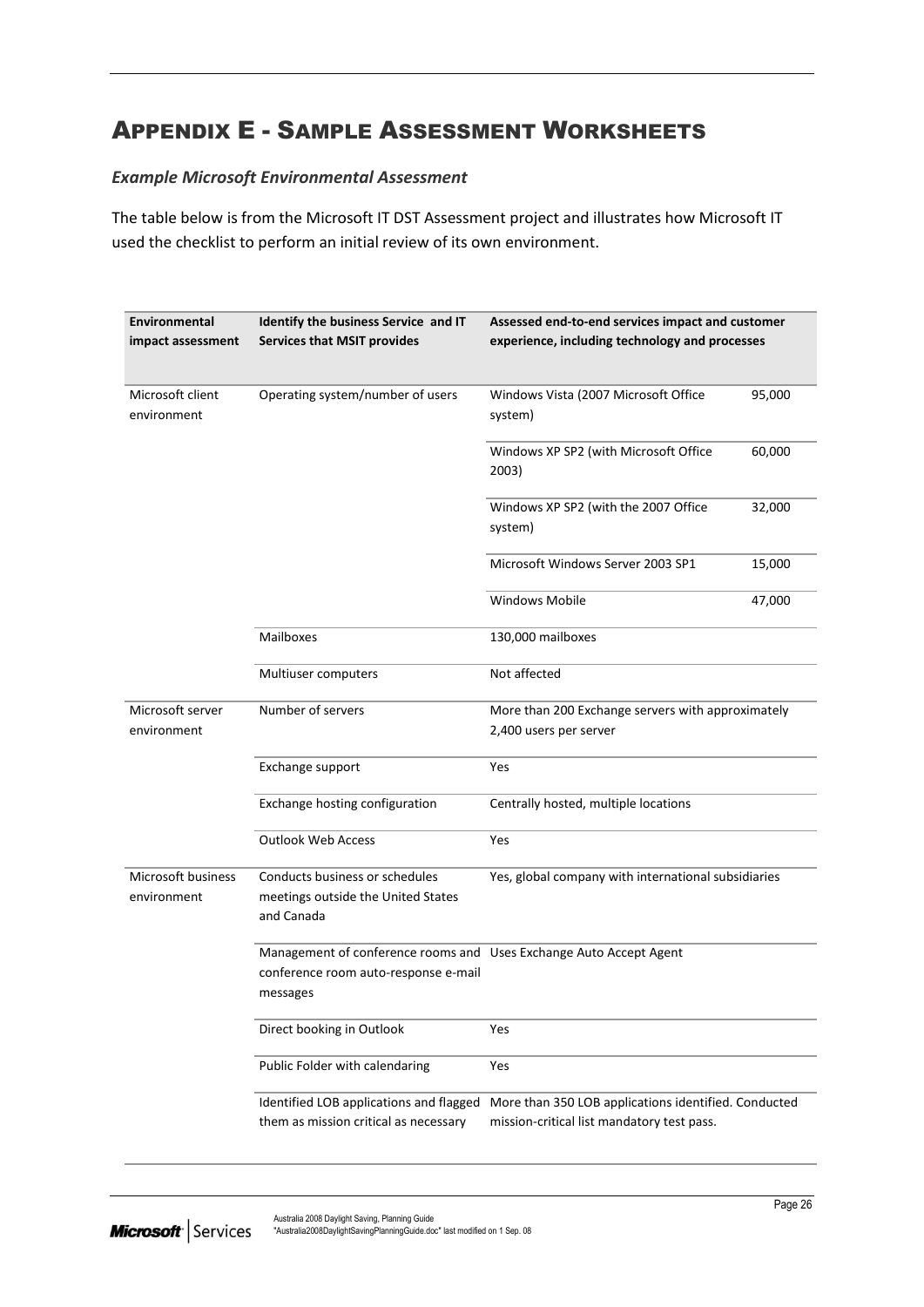|                   | Infrastructure support configuration | Standard maintenance windows                                                                                                                          |
|-------------------|--------------------------------------|-------------------------------------------------------------------------------------------------------------------------------------------------------|
|                   | Patch management mechanism           | Uses SMS for distribution                                                                                                                             |
| IT infrastructure | Software distribution mechanism      | Uses SMS for distribution                                                                                                                             |
|                   | Test environment                     | Multiple labs and test environments                                                                                                                   |
|                   | Client and employee contact          | Minimal; Microsoft is a technology company. Microsoft<br>assumes that its employees understand the Windows<br>Add/Remove Programs Tool functionality. |

### *Microsoft Product Register*

The following table is provided as a tool for IT Professionals to quickly record the relevant information about their environment. This table is derived from the Daylight Saving Time Update Guide located at [http://support.microsoft.com/gp/cp\\_dst.](http://support.microsoft.com/gp/cp_dst) The online guide provides an easy method to evaluate whether a particular product requires a DST update and then provides a list of KB articles and patches for the selected products.

NOTE: Some of the links and KB articles in the above guide are outdated and refer to superseded updates. For updates specifically related to the Australian DST 2008 changes please refer to the Australia and New Zealand DST website at http://technet.microsoft.com/en-au/bb887637.aspx.

| <b>PRODUCT</b>                                  | SP LEVEL                 | REQUIRED?<br><b>DST UPDATE</b> | TOTAL IN PRODUCTION | <b>LOCATIONS</b> | TECHNICAL CONTACT | BUSINESS CONTACT | SLA IN PLACE? | <b>BUSINESS SERVICE</b> | PRIORITY |
|-------------------------------------------------|--------------------------|--------------------------------|---------------------|------------------|-------------------|------------------|---------------|-------------------------|----------|
|                                                 | <b>Operating Systems</b> |                                |                     |                  |                   |                  |               |                         |          |
| Microsoft Windows Vista                         |                          |                                |                     |                  |                   |                  |               |                         |          |
| Windows Vista, 32-bit version                   |                          |                                |                     |                  |                   |                  |               |                         |          |
| Windows Vista, 64-bit version                   |                          |                                |                     |                  |                   |                  |               |                         |          |
| Microsoft Windows Server 2003                   |                          |                                |                     |                  |                   |                  |               |                         |          |
| Enterprise Edition (32-bit x86)                 |                          |                                |                     |                  |                   |                  |               |                         |          |
| Enterprise x64 Edition                          |                          |                                |                     |                  |                   |                  |               |                         |          |
| Enterprise Edition for Itanium-based<br>Systems |                          |                                |                     |                  |                   |                  |               |                         |          |
| R2 Enterprise Edition (32-bit x86)              |                          |                                |                     |                  |                   |                  |               |                         |          |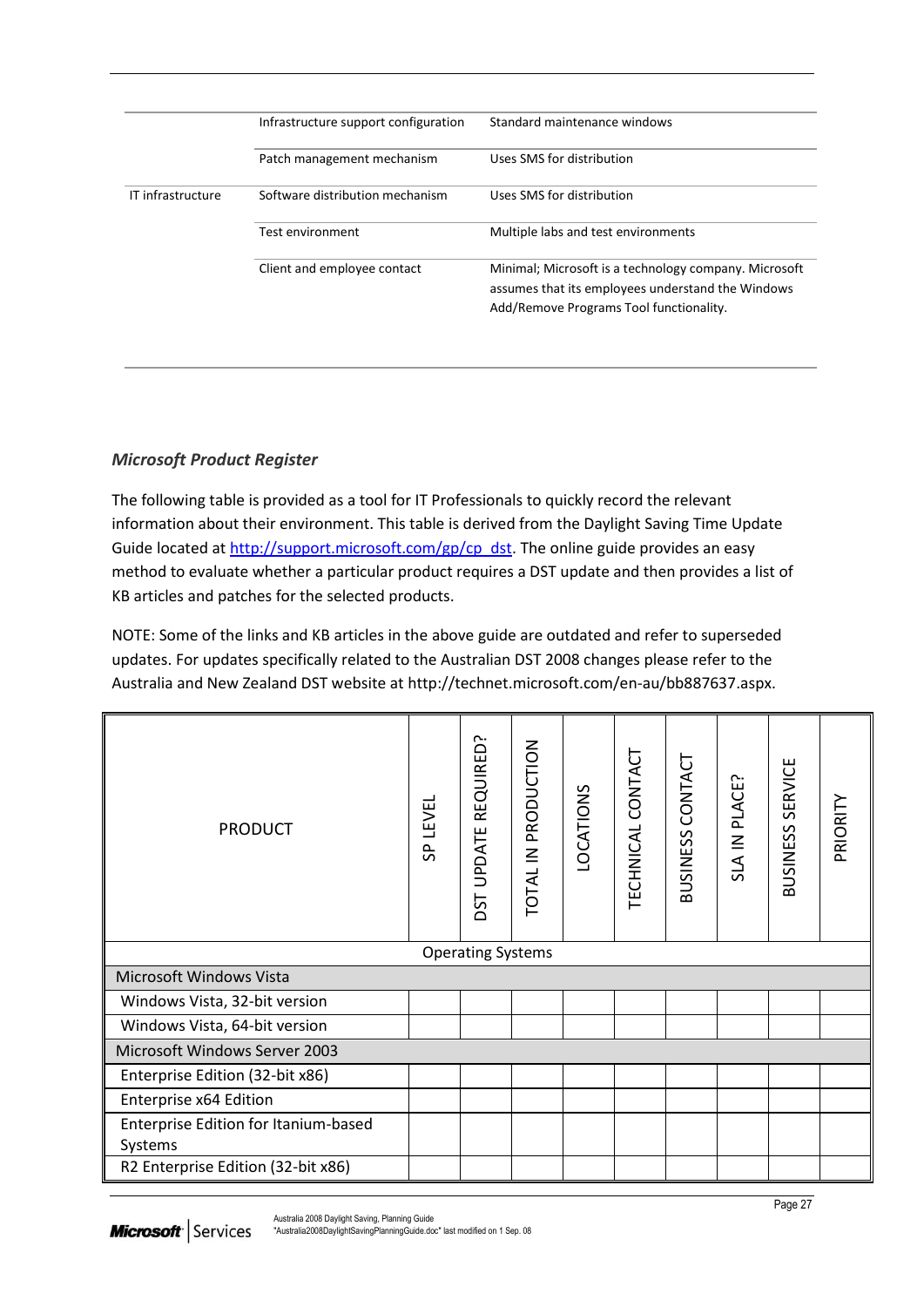| Microsoft Windows Fundamentals for Legacy PCs |  |                                                 |  |  |  |  |  |  |
|-----------------------------------------------|--|-------------------------------------------------|--|--|--|--|--|--|
|                                               |  |                                                 |  |  |  |  |  |  |
|                                               |  |                                                 |  |  |  |  |  |  |
|                                               |  |                                                 |  |  |  |  |  |  |
|                                               |  |                                                 |  |  |  |  |  |  |
|                                               |  |                                                 |  |  |  |  |  |  |
|                                               |  |                                                 |  |  |  |  |  |  |
| Applications                                  |  |                                                 |  |  |  |  |  |  |
|                                               |  |                                                 |  |  |  |  |  |  |
|                                               |  |                                                 |  |  |  |  |  |  |
|                                               |  |                                                 |  |  |  |  |  |  |
|                                               |  |                                                 |  |  |  |  |  |  |
|                                               |  |                                                 |  |  |  |  |  |  |
|                                               |  |                                                 |  |  |  |  |  |  |
|                                               |  |                                                 |  |  |  |  |  |  |
|                                               |  |                                                 |  |  |  |  |  |  |
|                                               |  |                                                 |  |  |  |  |  |  |
|                                               |  |                                                 |  |  |  |  |  |  |
|                                               |  | Microsoft Windows Embedded for Point of Service |  |  |  |  |  |  |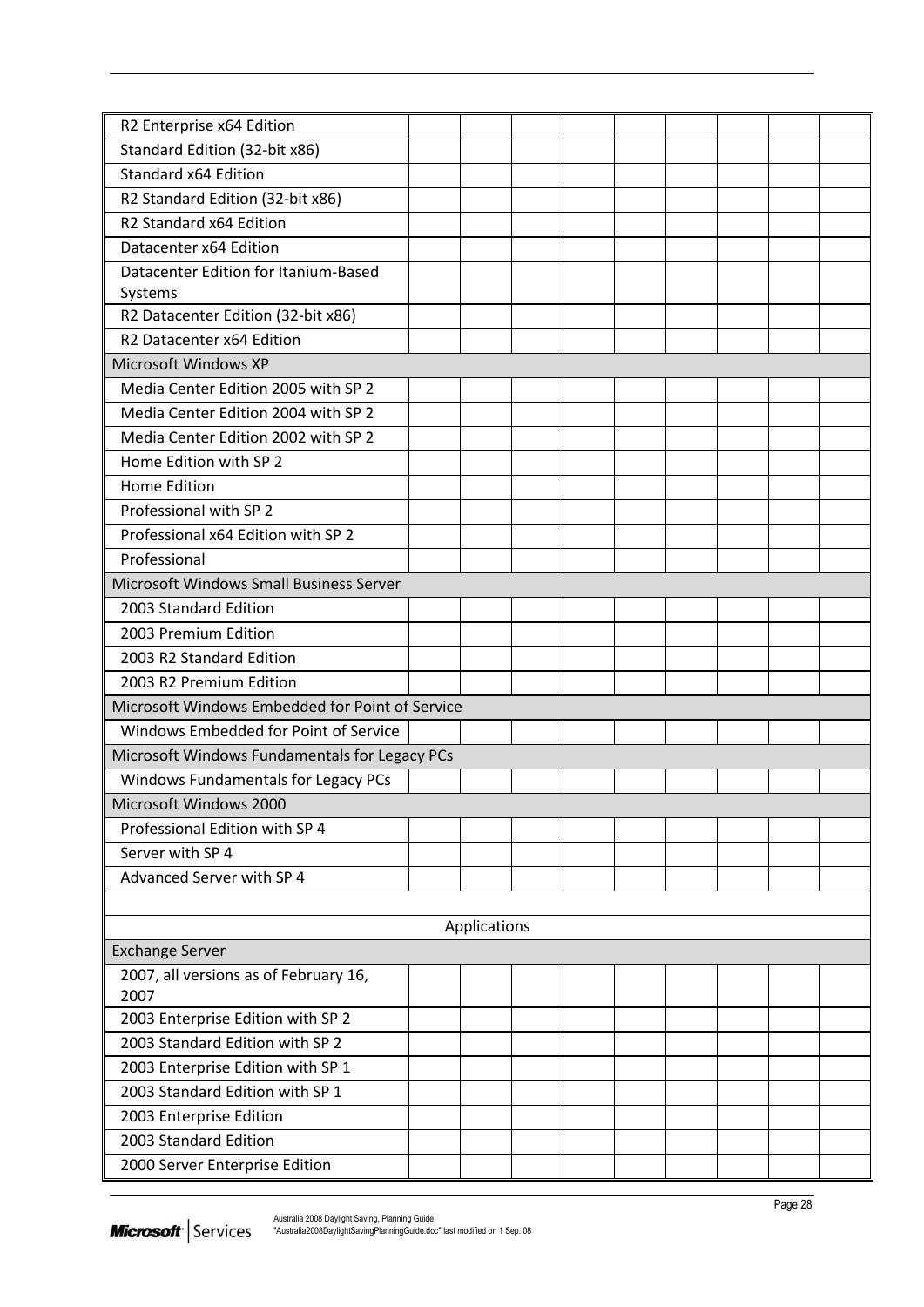| 2000 Server Standard Edition                 |  |  |  |  |  |  |  |  |
|----------------------------------------------|--|--|--|--|--|--|--|--|
| <b>Windows Mobile</b>                        |  |  |  |  |  |  |  |  |
| <b>Windows Mobile</b>                        |  |  |  |  |  |  |  |  |
| <b>Windows CE</b>                            |  |  |  |  |  |  |  |  |
| Windows CE 5.0                               |  |  |  |  |  |  |  |  |
| Windows CE .NET 4.2                          |  |  |  |  |  |  |  |  |
| Windows CE .NET 4.1                          |  |  |  |  |  |  |  |  |
| Windows CE .NET 4.0                          |  |  |  |  |  |  |  |  |
| Microsoft Office Outlook                     |  |  |  |  |  |  |  |  |
| Microsoft Office Outlook 2007                |  |  |  |  |  |  |  |  |
| Microsoft Office Outlook 2003                |  |  |  |  |  |  |  |  |
| Microsoft Office Outlook 2002 Standard       |  |  |  |  |  |  |  |  |
| Edition                                      |  |  |  |  |  |  |  |  |
| Microsoft Office Outlook 2000 Standard       |  |  |  |  |  |  |  |  |
| Edition                                      |  |  |  |  |  |  |  |  |
| Microsoft Entourage                          |  |  |  |  |  |  |  |  |
| Microsoft Entourage 2004                     |  |  |  |  |  |  |  |  |
| <b>Windows SharePoint Services</b>           |  |  |  |  |  |  |  |  |
| Windows SharePoint Services 3.0              |  |  |  |  |  |  |  |  |
| Windows SharePoint Services 2.0              |  |  |  |  |  |  |  |  |
| <b>SQL Server Notification Services</b>      |  |  |  |  |  |  |  |  |
| SQL Server 2005 Notification Services        |  |  |  |  |  |  |  |  |
| SQL Server 2000 Notification Services        |  |  |  |  |  |  |  |  |
| Microsoft BizTalk Server                     |  |  |  |  |  |  |  |  |
| Microsoft BizTalk Server 2006                |  |  |  |  |  |  |  |  |
| Microsoft BizTalk Server 2004                |  |  |  |  |  |  |  |  |
| Microsoft BizTalk Server 2002                |  |  |  |  |  |  |  |  |
| Microsoft BizTalk Server 2000                |  |  |  |  |  |  |  |  |
| Microsoft Commerce Server                    |  |  |  |  |  |  |  |  |
| Microsoft Commerce Server 2007               |  |  |  |  |  |  |  |  |
| Microsoft Commerce Server 2002               |  |  |  |  |  |  |  |  |
| Microsoft Commerce Server 2000               |  |  |  |  |  |  |  |  |
| Microsoft Dynamics CRM                       |  |  |  |  |  |  |  |  |
| Microsoft Dynamics CRM 3.0                   |  |  |  |  |  |  |  |  |
| Microsoft Dynamics CRM 3.0 Service           |  |  |  |  |  |  |  |  |
| <b>Provider Edition</b>                      |  |  |  |  |  |  |  |  |
| Microsoft Dynamics CRM 3.01                  |  |  |  |  |  |  |  |  |
| (Localized for Japanese and Chinese<br>(PRC) |  |  |  |  |  |  |  |  |
| Microsoft Dynamics CRM Mobile                |  |  |  |  |  |  |  |  |
| Microsoft Groove                             |  |  |  |  |  |  |  |  |
| Microsoft Groove 3.1                         |  |  |  |  |  |  |  |  |
| Microsoft SharePoint Portal Server           |  |  |  |  |  |  |  |  |
| Microsoft SharePoint Portal Server 2003      |  |  |  |  |  |  |  |  |
| Microsoft Office Live Meeting                |  |  |  |  |  |  |  |  |
|                                              |  |  |  |  |  |  |  |  |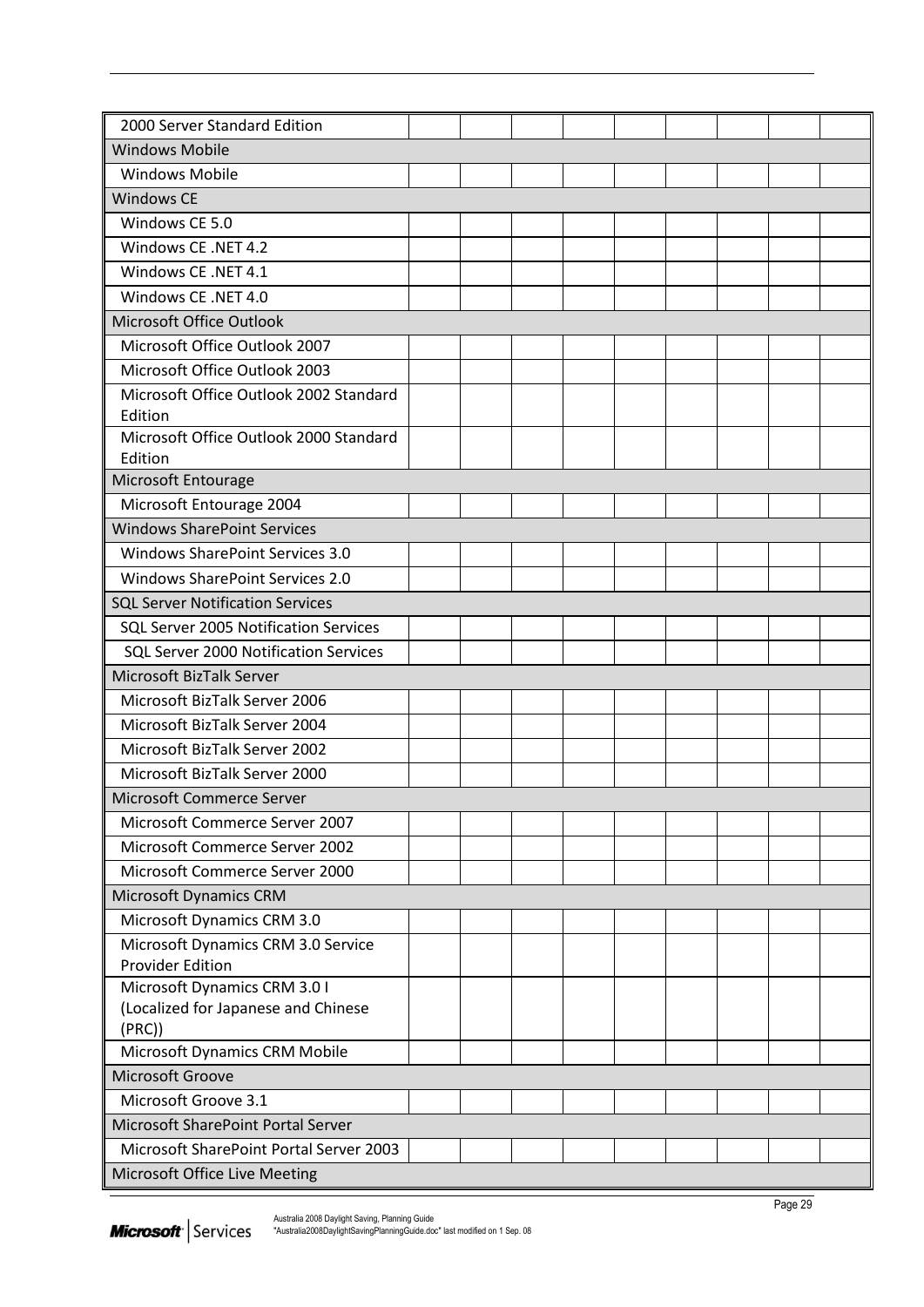| .<br>Office Live<br>MK<br><b>Meeting</b><br>∴rosoft |  |  |  |  |  |
|-----------------------------------------------------|--|--|--|--|--|
|                                                     |  |  |  |  |  |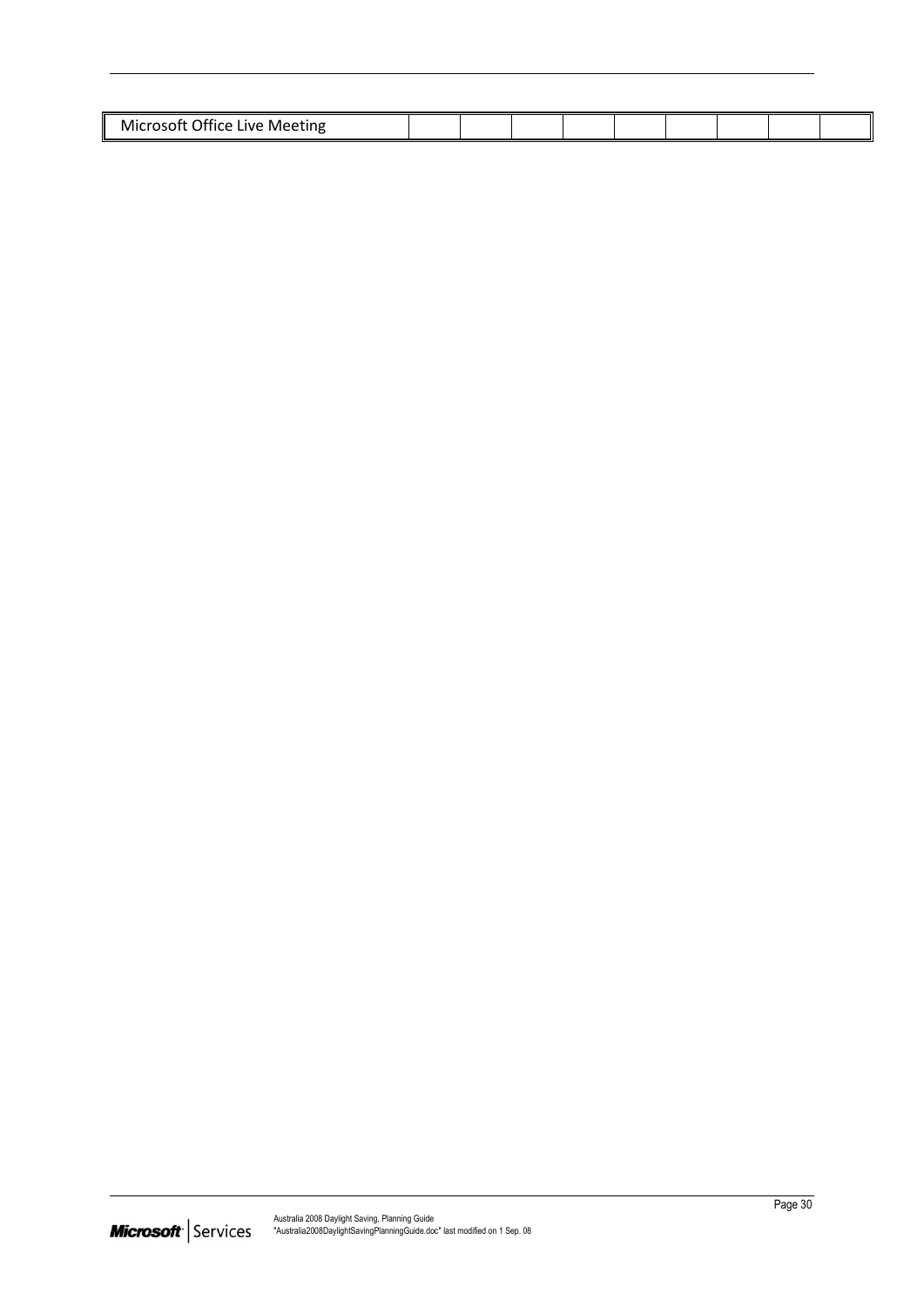# <span id="page-32-0"></span>APPENDIX F – SAMPLE COMMUNICATIONS PLAN

This appendix describes the communications that are recommended for the DST Update Response Plan. The DST coordinator is responsible for ensuring that these communications take place, however the individual content and distribution may be done by other members of the extended DST Update team as appropriate. You should evaluate whether this communication plan is sufficient and appropriate for your organisation and adjust as needed.

淼  $\bullet$  It is good practice to follow tested marketing guidelines – ensure the messaging in each communication is clear and succinct, use a consistent formatting and layout for all communications, and highlight any required actions that are expected from the audience. Use a mix of communication mediums – email, intranet websites, paper-based, workshops – that may be appropriate for your audience.

|                           | <b>Timeline</b> |                              |                                                                                       |
|---------------------------|-----------------|------------------------------|---------------------------------------------------------------------------------------|
| Name of<br>communication  |                 | <b>Intended Audience</b>     | <b>Description</b>                                                                    |
| <b>Internal Awareness</b> | <start></start> | <b>IT Stakeholders</b>       | This e-mail message starts the DST Update                                             |
| Announcement -            |                 |                              | process.                                                                              |
| stakeholders              |                 | <b>Business Stakeholders</b> |                                                                                       |
|                           |                 |                              | High-level overview of the problem, risks, and the                                    |
| (Email)                   |                 |                              | organisations' plan to address these.                                                 |
|                           |                 |                              |                                                                                       |
|                           |                 |                              | Notification that the systems will be assessed and                                    |
|                           |                 |                              | reviewed. Notification of ownership and contact                                       |
|                           |                 |                              | information.                                                                          |
|                           |                 |                              | ACTION: IT system and Business service owners to                                      |
|                           |                 |                              | familiarise themselves with the problem and to                                        |
|                           |                 |                              | assist with assessment activities.                                                    |
|                           |                 |                              |                                                                                       |
| Assessment meeting        | <date></date>   | <b>IT Stakeholders</b>       | The assessment meeting is conducted to                                                |
| request                   |                 |                              | determine whether the DST updates need to be                                          |
|                           |                 | <b>Business Service</b>      | applied, to identify the key critical systems that                                    |
| (Email)                   |                 | Owners                       | are affected, and to decide on a high-level update                                    |
|                           |                 | <b>Technical SME's</b>       | plan/strategy.                                                                        |
|                           |                 |                              | Identify and confirm the key contacts and                                             |
|                           |                 |                              | stakeholders that need to be included in future                                       |
|                           |                 |                              | activities.                                                                           |
|                           |                 |                              |                                                                                       |
|                           |                 |                              | ACTION: Confirm ownership of the DST Response<br>plan and confirm the accuracy of the |
|                           |                 |                              | communication plan.                                                                   |
|                           |                 |                              |                                                                                       |
| <b>Internal Awareness</b> | <date></date>   | IT Support Employees         | Notification to support employees - Proactive                                         |
| Announcement-             |                 |                              | bulletin - High level overview, remind everyone of                                    |
| <b>Support Employees</b>  |                 |                              | location of documents, information, call to                                           |
|                           |                 |                              | actions, contact information                                                          |
| (Email)                   |                 |                              |                                                                                       |
|                           |                 |                              |                                                                                       |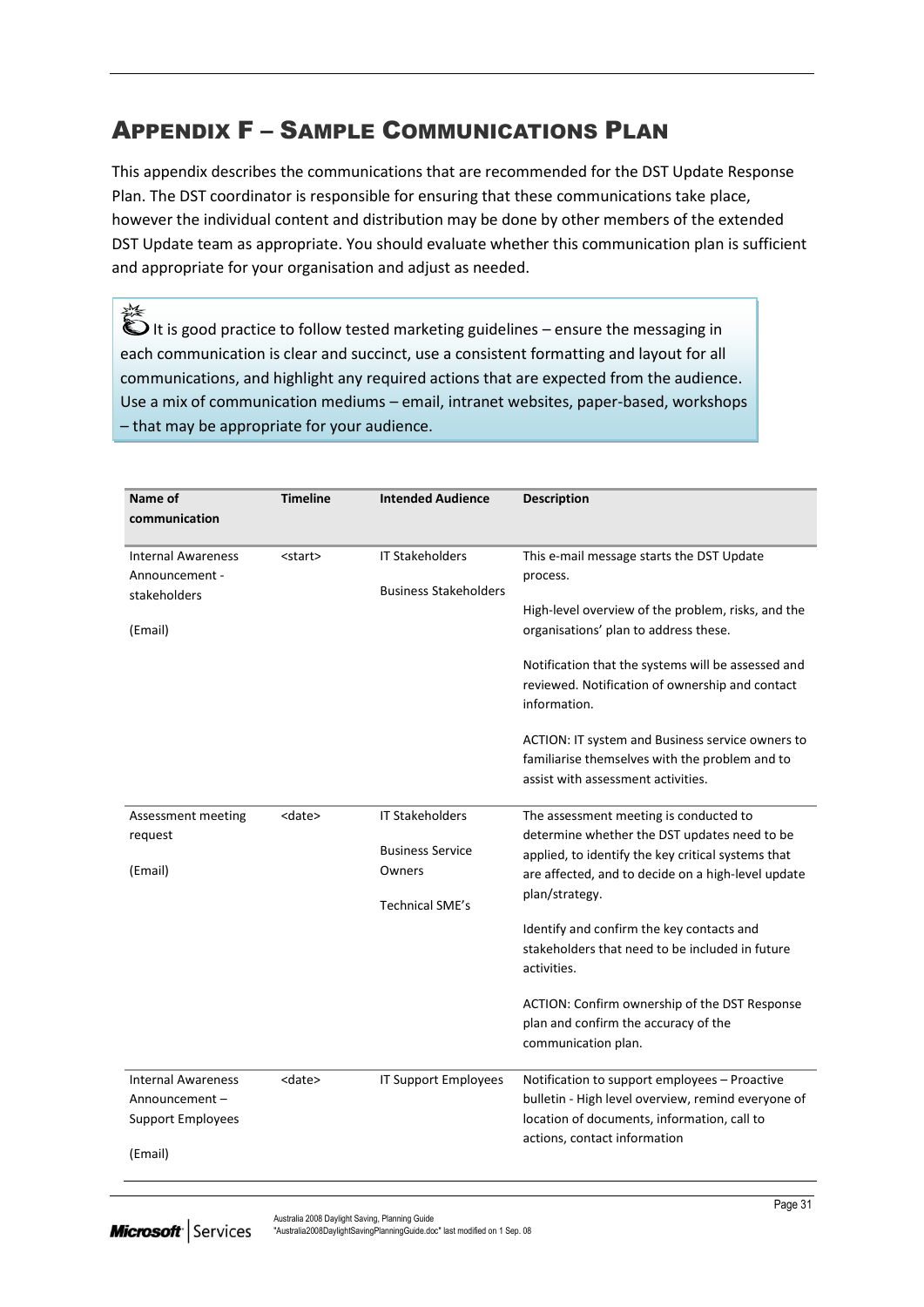| Name of<br>communication                                                                          | <b>Timeline</b> | <b>Intended Audience</b>                               | <b>Description</b>                                                                                                                                                                                                |
|---------------------------------------------------------------------------------------------------|-----------------|--------------------------------------------------------|-------------------------------------------------------------------------------------------------------------------------------------------------------------------------------------------------------------------|
| <b>Internal Awareness</b><br>Announcement - All<br>affected users<br>(Email)                      | <date></date>   | All affected users                                     | Notification to Field/impacted communities -<br>Proactive bulletin - High level overview, remind<br>everyone of DST date changes, location of<br>documents, information, call to actions, contact<br>information. |
|                                                                                                   |                 |                                                        | Corporate internal article to drive general<br>awareness of DST, directing users to best practice<br>guidance (Web).                                                                                              |
|                                                                                                   |                 |                                                        | NOTE: Provide users with some best practice<br>actions they can start taking immediately to<br>reduce the impact – like including actual<br>date/time information in the body of any meeting<br>requests, etc.    |
| <b>Internal Action</b><br>Announcement -<br><b>Administrative Assistants</b><br>and Receptionists | <date></date>   | Administrative<br>Assistants and<br>Receptionists      | Awareness of DST effects and best practice<br>guidance (See Appendix E)                                                                                                                                           |
| (Email)                                                                                           |                 |                                                        |                                                                                                                                                                                                                   |
| <b>Windows Mobile Users</b>                                                                       | <date></date>   | Windows Mobile Users                                   | Guidance to update mobile phones when<br>Exchange Calendar Update Tool or Outlook Time<br>Zone Update Data Tool is run                                                                                            |
| <b>Application Owners</b>                                                                         | <date></date>   |                                                        | LOB application owners Campaign to ensure critical applications identified,<br>tested, and remediated                                                                                                             |
| System Account owners                                                                             | <date></date>   | System Account<br>owners                               | Awareness to validate application behaviour                                                                                                                                                                       |
| <b>Deployment Progress</b><br>Report                                                              | <date></date>   | <b>IT Stakeholders</b><br><b>Business Stakeholders</b> | This communication is a report of the current DST<br>update deployment, notes every DST update and<br>its current level of implementation.                                                                        |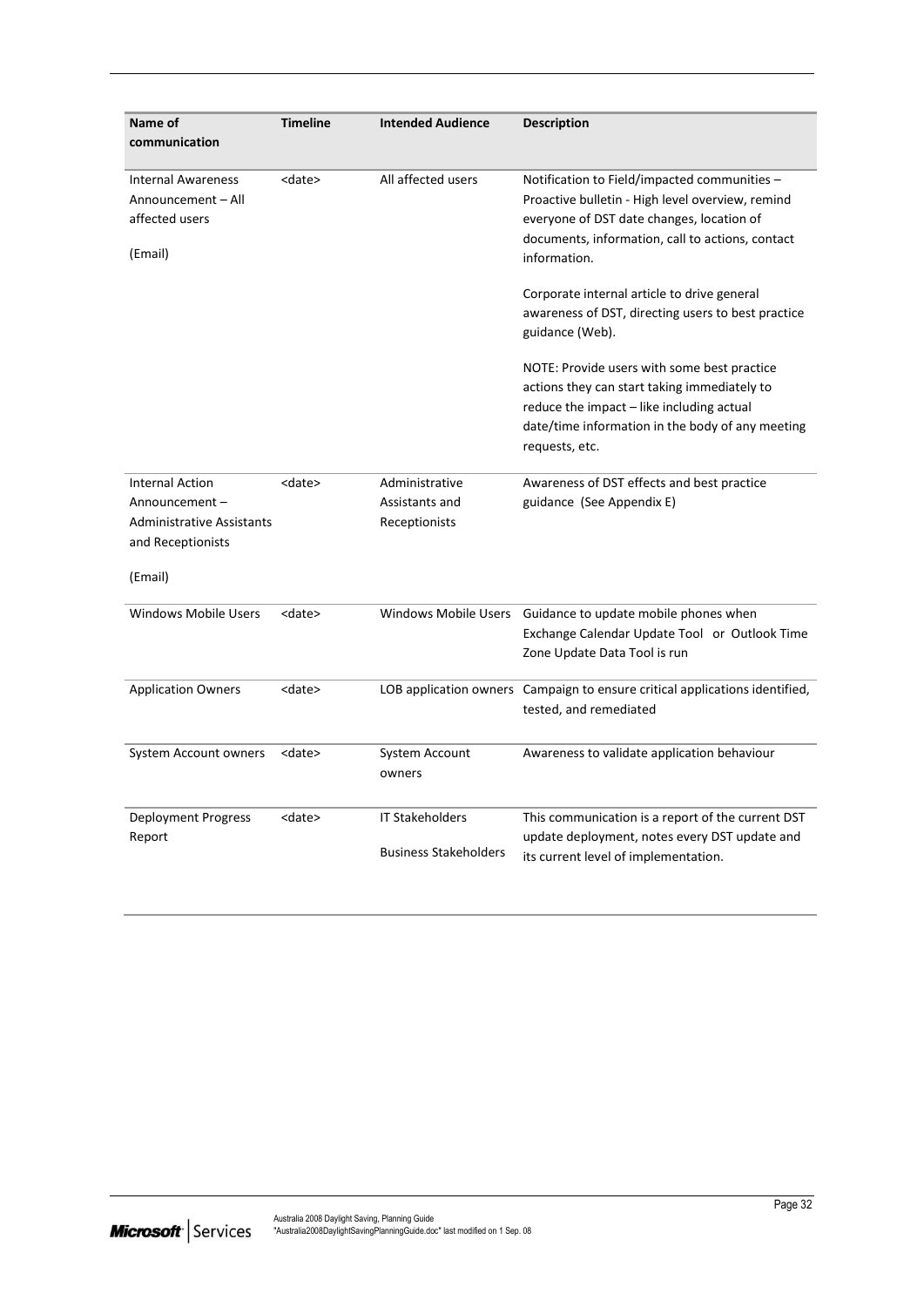## <span id="page-34-0"></span>APPENDIX G – SAMPLE DEPLOYMENT PLAN

| <b>Step</b> | Day         | <b>Date</b>      | <b>Action</b>                                                                                                                                                                                  | <b>Comments</b>                                                                                                                                                                                                                                                                                                                                                               |
|-------------|-------------|------------------|------------------------------------------------------------------------------------------------------------------------------------------------------------------------------------------------|-------------------------------------------------------------------------------------------------------------------------------------------------------------------------------------------------------------------------------------------------------------------------------------------------------------------------------------------------------------------------------|
| 1.          | Fri         | 9/21             | <b>Start updating Windows servers</b><br>А.<br>Start updating Exchange servers over<br>В.<br>the weekend (OS patches only)                                                                     | Exchange, BES and TS/Citrix<br>Servers OS patching should<br>be complete.                                                                                                                                                                                                                                                                                                     |
|             |             |                  | <b>Start Updating Terminal Citrix Servers</b><br>C.<br>with OS Patch.<br>D. Start Updating All Windows clients with<br>OS Patch.<br><b>Start Updating All Windows Mobile</b><br>Е.<br>clients. | Adds a little randomness to<br>the email and network traffic<br>generated by the meeting<br>updates.                                                                                                                                                                                                                                                                          |
| 2.          | Sat-<br>Sun | $9/22 -$<br>9/33 | Run Microsoft Exchange Calendar<br>А.<br><b>Update Tool against all Exchange</b><br>calendars.                                                                                                 | <b>Use Exchange Tool Strategy</b><br>Do not install the CDO patch<br>on Exchange servers prior to<br>rebase. Install the patch<br>after the rebase. Installing<br>before the rebase will lead<br>to OWA recurring meetings<br>not being updated. If you<br>already have the CDO patch<br>installed on the Exchange<br>servers, uninstall it and<br>(re)run the Exchange tool. |
| 3.          | Sun         | 9/30             | Start updating All Exchange servers over<br>А.<br>the weekend (CDO patches)                                                                                                                    | <b>Use Exchange Tool Strategy</b><br>Only                                                                                                                                                                                                                                                                                                                                     |
| 4.          | Sat         | 10/6             | <b>Update Remaining Windows Servers</b><br>А.<br>(e.g. SharePoint/WSS, SQL Notification<br>Services, DCs, File/Print)-                                                                         | Patch List depends on Server<br>Role; some will need more<br>than the OS patch.                                                                                                                                                                                                                                                                                               |
| 5.          | Mon         | 10/8             | Start assessing which servers and<br>А.<br>workstations did not receive the<br>patches.                                                                                                        | Re-apply patch accordingly.                                                                                                                                                                                                                                                                                                                                                   |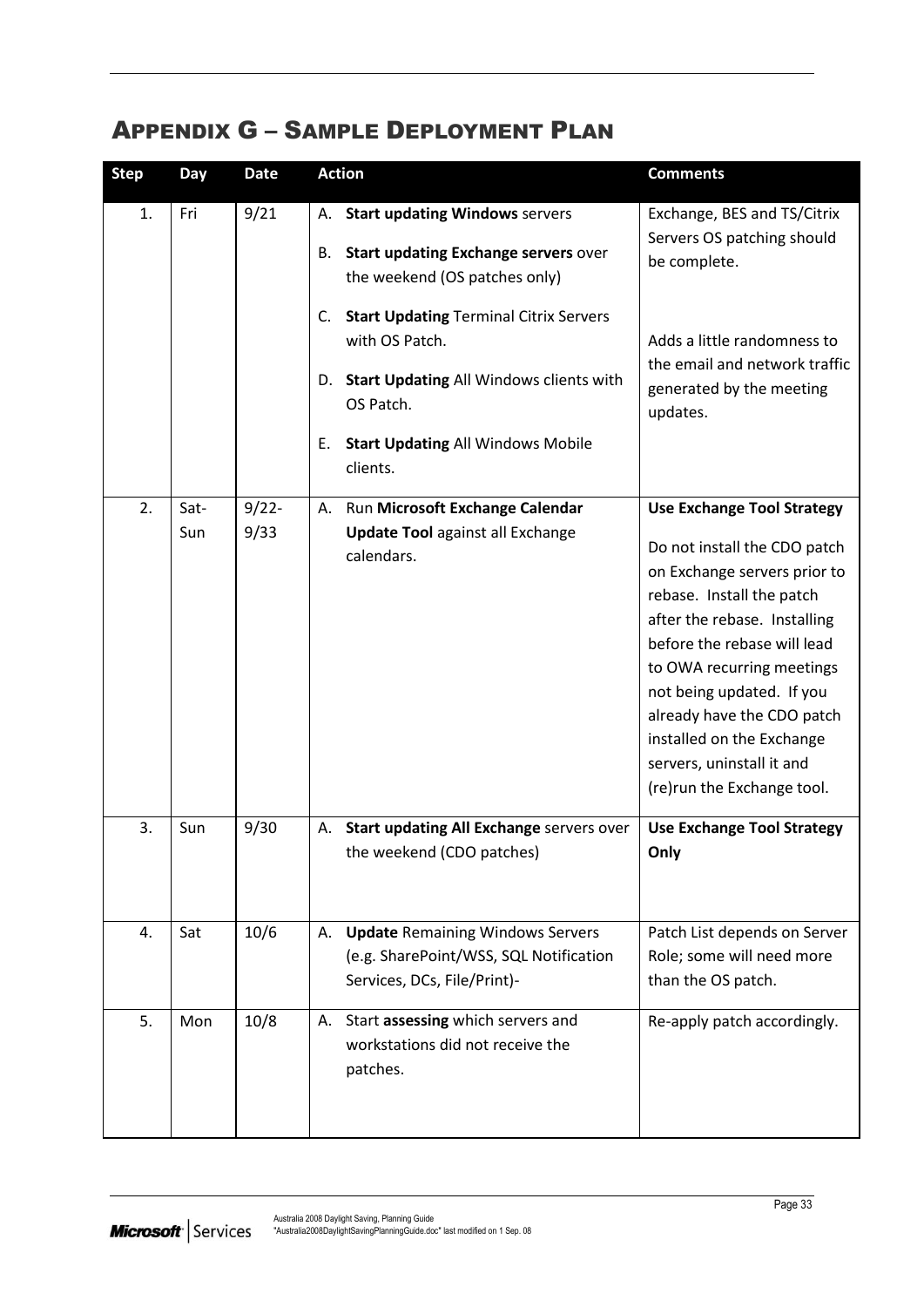## <span id="page-35-0"></span>APPENDIX H – REFERENCES AND USEFUL WEBSITES

**Daylight Savings for Australia and New Zealand:**

<http://technet.microsoft.com/en-au/bb821275.aspx>

#### **Daylight Saving Time Help and Support Center**

[http://support.microsoft.com/gp/cp\\_dst](http://support.microsoft.com/gp/cp_dst)

#### **Daylight Saving Time Changes Webcasts:**

[http://support.microsoft.com/gp/dst\\_webcasts](http://support.microsoft.com/gp/dst_webcasts)

**Microsoft IT Deployment Guidance:**

[http://support.microsoft.com/gp/dst\\_topissues/#a3](http://support.microsoft.com/gp/dst_topissues/#a3)

**Daylight Savings Time Blog:**

<http://blogs.technet.com/dst2007/>

**How to address time zone changes with Time Zone Update Tool for Microsoft Outlook:**

<http://support.microsoft.com/kb/931667/en-us>

#### **Windows Mobile Daylight Saving Time:**

<http://www.microsoft.com/australia/windowsmobile/daylightsaving/default.mspx>

#### **Microsoft Support Lifecycle Website:**

<http://support.microsoft.com/lifecycle/>

#### **Exchange Server TechCenter**

<http://technet.microsoft.com/en-us/library/aa996249.aspx>

**Microsoft Software Update Solution Accelerators:**

<http://www.microsoft.com/technet/solutionaccelerators/cits/mo/default.mspx>